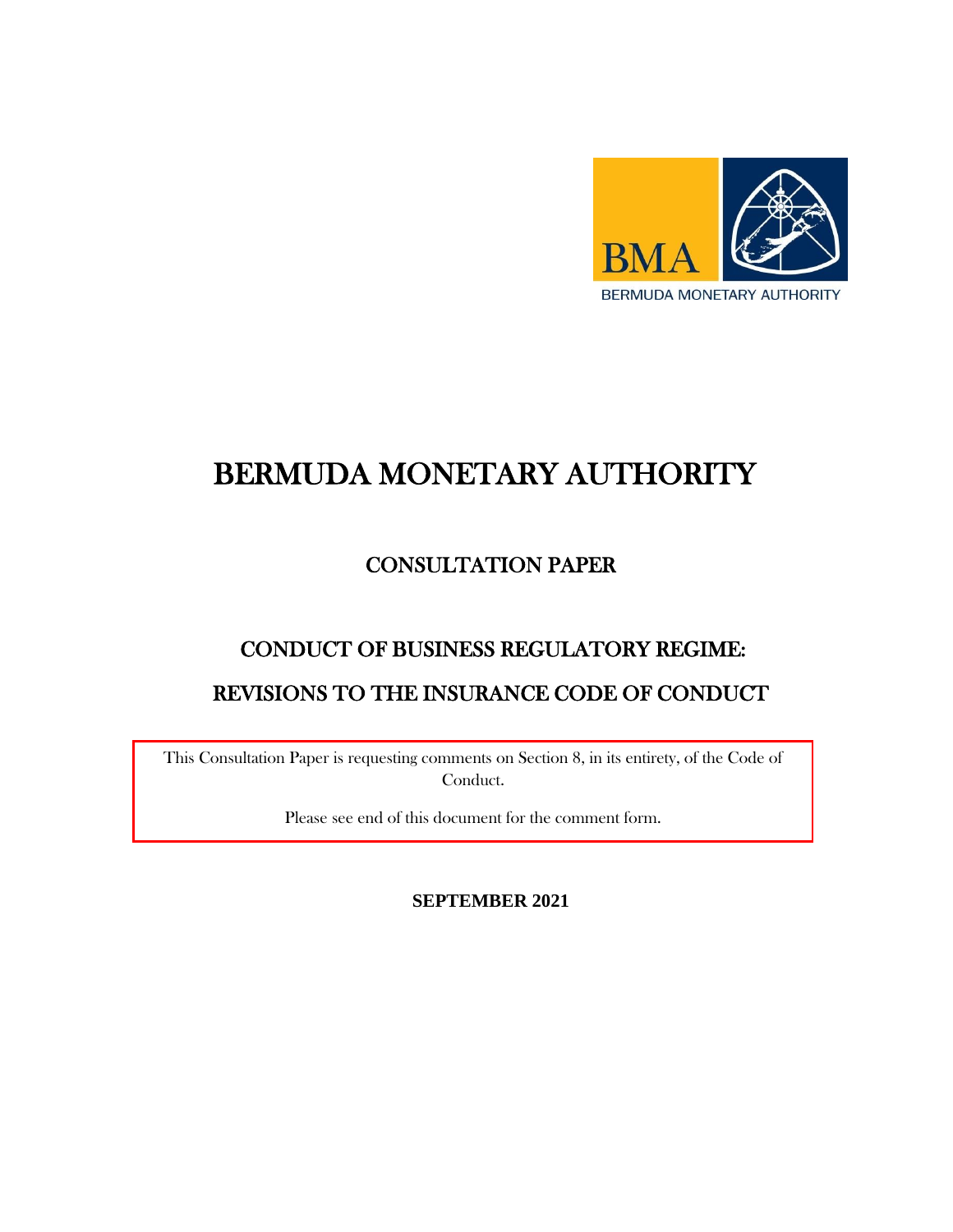# **TABLE OF CONTENTS**

The Authority invites stakeholders to contribute their views on the proposals set out in this paper. Comments should be sent to **conduct@bma.bm** no later than 25 October 2021.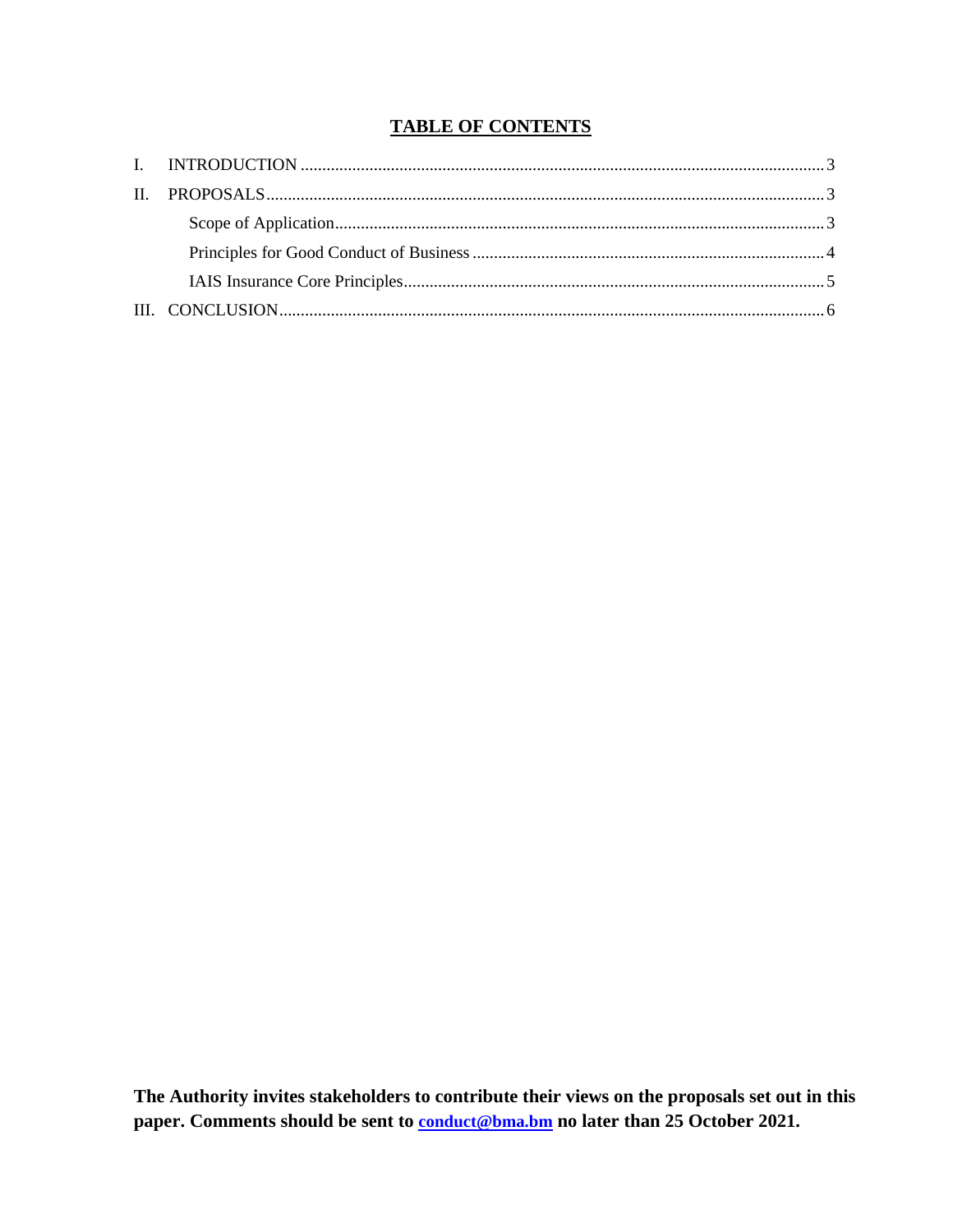# <span id="page-2-0"></span>**1 INTRODUCTION**

- 1. The Bermuda Monetary Authority (**Authority or BMA**) is committed to enhancing its regulatory framework to ensure that it remains appropriate for the financial services businesses it regulates. To this end, one of the Authority's key strategic initiatives includes establishing a conduct of business (**CoB**) regulatory framework, which viably secures an adequate degree of protection for financial services customers.
- 2. In exploring the policy proposals to introduce a CoB framework, the Authority also recognises the importance of applying appropriate consumer protection in proportion to observed risks in the market. As the Authority has progressed with this key strategic initiative, we have engaged in dialogue with stakeholders to codify best practices and provide stakeholders with the opportunity to provide feedback.
- 3. The consultation paper (**CP**) published by the Authority in December 2020 'Consultation Paper – Proposal for a Conduct of Business Regulatory Regime' (**2020 CP**) outlined the principles for good CoB (**principles**).
- 4. As stated in the 2020 CP, the Authority is taking a phased implementation approach to the CoB framework and therefore now looks to embed those conduct principles into the Insurance Code of Conduct (**Code**).
- 5. This consultation paper puts forward proposed amendments to the Code; whilst Appendix I contains a red-lined version of the amended Code. The balance of this paper highlights the Authority's reasoning regarding:
	- a) The scope of application of the revisions;
	- b) Revisions stemming from the principles of good conduct of business; and
	- c) Revisions stemming from CoB standards set out in the International Association of Insurance Supervisors' Insurance Core Principles (**IAIS ICPs**).

# <span id="page-2-1"></span>**2 PROPOSALS**

 $\overline{\phantom{a}}$ 

# <span id="page-2-2"></span>**2.1 Scope of Application**

- 6. To ensure a risk-based application of the CoB framework, the Authority has sought to clearly delineate the regulatory treatment between insurers writing business for the retail market<sup>1</sup> versus non-retail markets.
- 7. Currently, Section 8 of the Code sets out requirements surrounding market discipline and disclosure, which is solely applicable to insurers writing retail business. The Authority notes that much of this section of the Code overlaps with the principles and proposed

<sup>1</sup> For the purposes of this consultation paper, "Retail business" means the business of selling insurance products that are designed for and bought by an individual. (s30JA(2) Insurance Act 1978)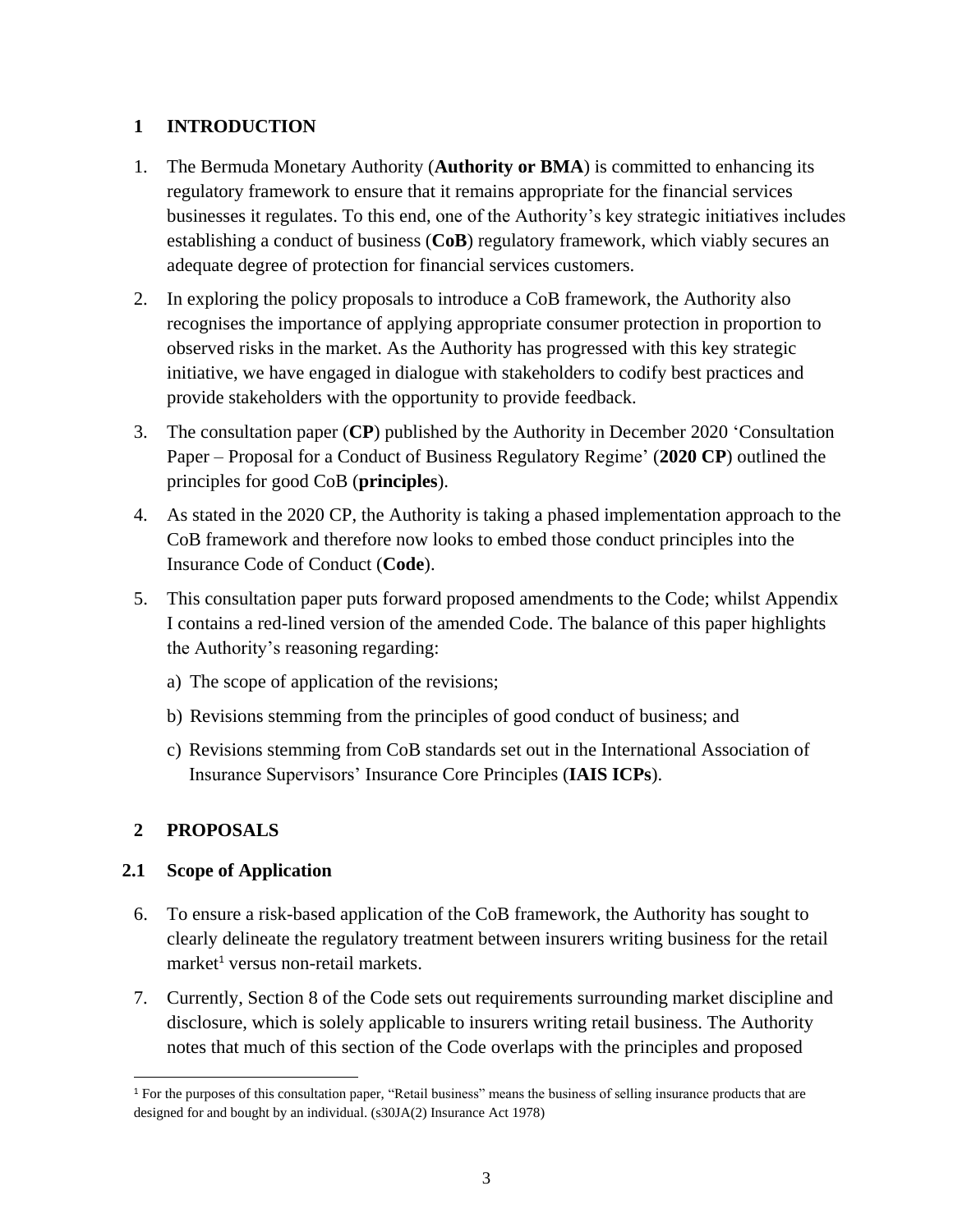requirements put forward in the 2020 CP. The Authority proposes renaming this section "Conduct of Business" and house the additional requirements set out in the 2020 CP under this section, except for other minor amendments as outlined in paragraph 14 of Section 4.2 of appendix I (see also paragraph 14 below).

- 8. Further, the Authority proposes to amend Section 8 to insert a new subsection 8.1 entitled "An insurer must conduct its business with integrity". The Authority also proposes that this new subsection 8.1 should now become applicable to all entities writing business under the Insurance Act 1978. The Authority deems it appropriate that all insurers - those writing retail and non-retail business alike, should observe a high standard of integrity and appropriately manage any conflicts of interest.
- 9. To encompass all the different types of insurers the Code applies to, in the sections applicable to all insurers, the Authority has used a universal term of 'clients' rather than use the different terms such as policyholders, insureds, cedents, intermediaries, other stakeholders. Feedback on this or alternative approaches would be welcomed.
- 10. The Authority understands that conflicts of interest may sometimes arise in the normal course of business and expects firms to have policies and processes in place to deal with them fairly and transparently.
- 11. The Authority proposes that the balance of the Code (from subsection 8.2 up to and including 8.6) be made applicable to insurers writing retail business. In doing so, the Authority envisions those requirements are applied in proportion to the risk posed to policyholders.
- 12. The Authority proposes to use the definition of retail business contained within The Insurance Act  $1978$  – Section  $30JA(2)$  – "retail business" means the business of selling insurance products that are designed for and bought by an individual. This should encompass insurance products sold and marketed to small- and medium-sized enterprises.
- 13. The Authority notes that this approach is aligned with international standards set out under the IAIS ICPs which recognises that detailed CoB requirements may not be appropriate for reinsurance transactions due to the sophisticated nature of counterparties (ICP 19.0.7).
- 14. It should also be noted that Section 4.2 of the Code has been amended to ensure, where appropriate, the board of directors' oversight of insurers' policies and procedures in meeting their conduct of business obligations.

# <span id="page-3-0"></span>**2.2 Principles for Good Conduct of Business**

15. As noted above, Section 8 of the Code currently addresses many of the core proposals that were outlined in the 2020 CP. For example: the fair treatment of policyholders, the need for clear and fair advertisements, treatment of policyholder assets, complaints handling, etc.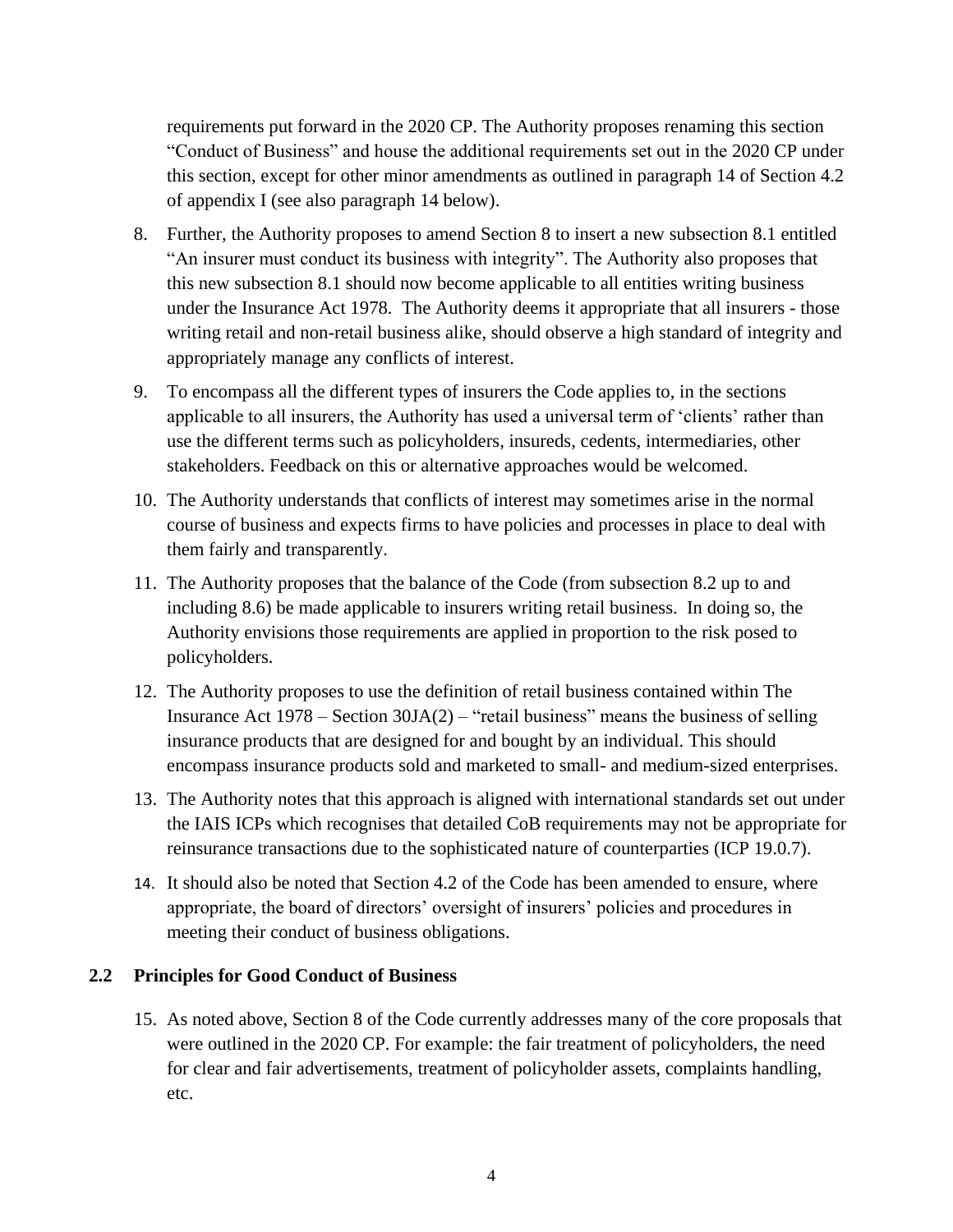- 16. However, the principles for good CoB are intended to align conduct practices across the various financial sub-sectors. As such, the Authority proposes revisions to Section 8 to account for additional new requirements. These revisions include but are not limited to:
	- a) Vulnerable persons: The issue of protecting vulnerable persons is increasingly important across international financial regulators and global standard-setters. These persons are particularly susceptible to harm and may require additional care and attention as they interact with the insurer and its representatives. It is not envisioned that this requirement would limit insurers need to assess the attributes of a prospective policyholder to evaluate insurable risks and determine premiums. Rather, this is about inclusive design and understanding policyholders needs, with appropriate policies and procedures that evidence said outcomes.
	- b) Suitability: The Authority acknowledges investment insurance products can provide a return through exposure to an underlying asset. The Code currently requires the insurer to carefully consider the product attributes vis-à-vis the policyholder's investment objectives and financial situation before recommending a product or service. The Authority now proposes that insurers should retain sufficient documentation to demonstrate that recommendations were suitable for the policyholder's circumstances at that time.
	- c) General principles to guide communications with policyholders: The Code currently only addresses clear communications in relation to advertisements. More general language has been proposed to cover all aspects of communications to ensure that it is fair, clear and not misleading.

# <span id="page-4-0"></span>**2.3 IAIS Insurance Core Principles**

- 17. To align itself with international best practices, the Authority has sought to ensure the CoB framework conforms with the standards set out under ICP 19 CoB. As such the Authority saw fit to introduce provisions under the following categories:
	- a) Claims handling (section 8.2.9)
	- b) Policy servicing (section 8.3.6)
	- c) Claims disputes (section 8.5.2)
- 18. Not only do the proposed requirements under those subsections help bring the CoB framework in line with international best practice, but also seek to address any policyholder information gaps. The Authority notes that claims handling and disputes posed a potential threat for misaligned expectations between insurers and policyholders, throughout our consultation process. It is the Authority's expectation that these additional provisions will encourage a high and transparent service standard across Bermuda's insurance market.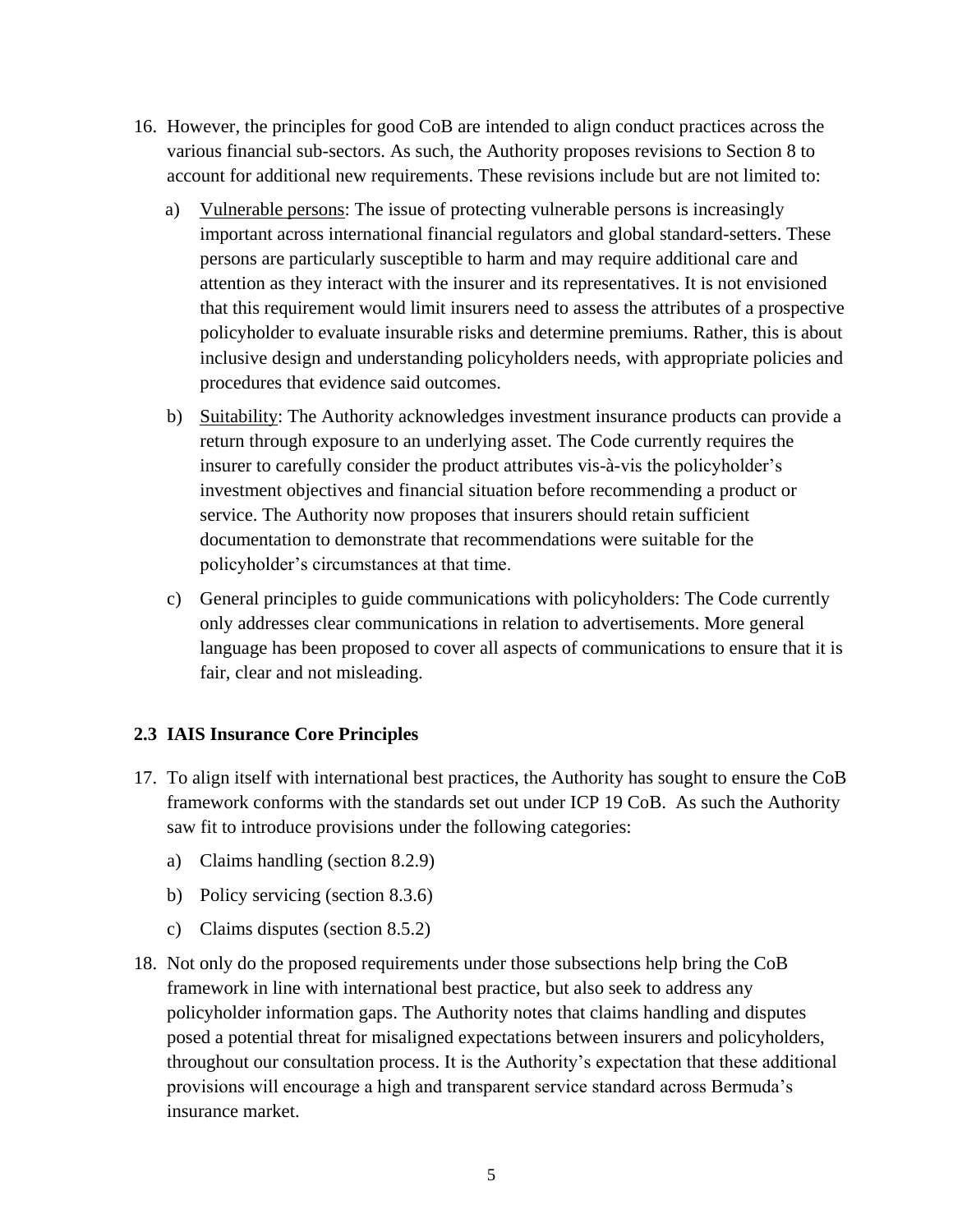# <span id="page-5-0"></span>**3 CONCLUSION**

19. The Authority invites stakeholders to contribute their views on the proposals set out in this paper. Comments should be sent to [conduct@bma.bm](mailto:conduct@bma.bm) no later than 25 October 2021.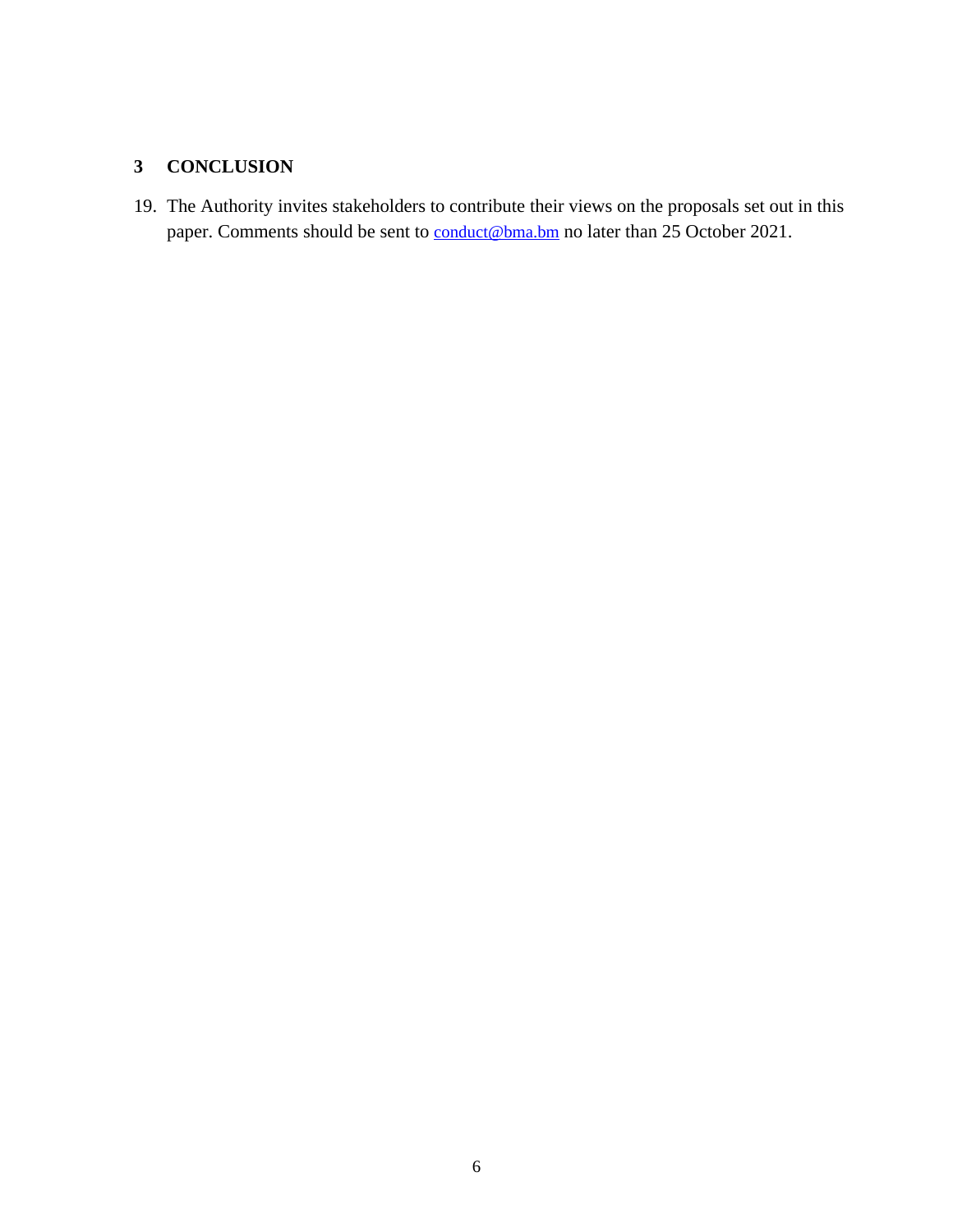

# **BERMUDA MONETARY AUTHORITY**

# **THE INSURANCE CODE OF CONDUCT**

DECEMBER 2021 (Revised)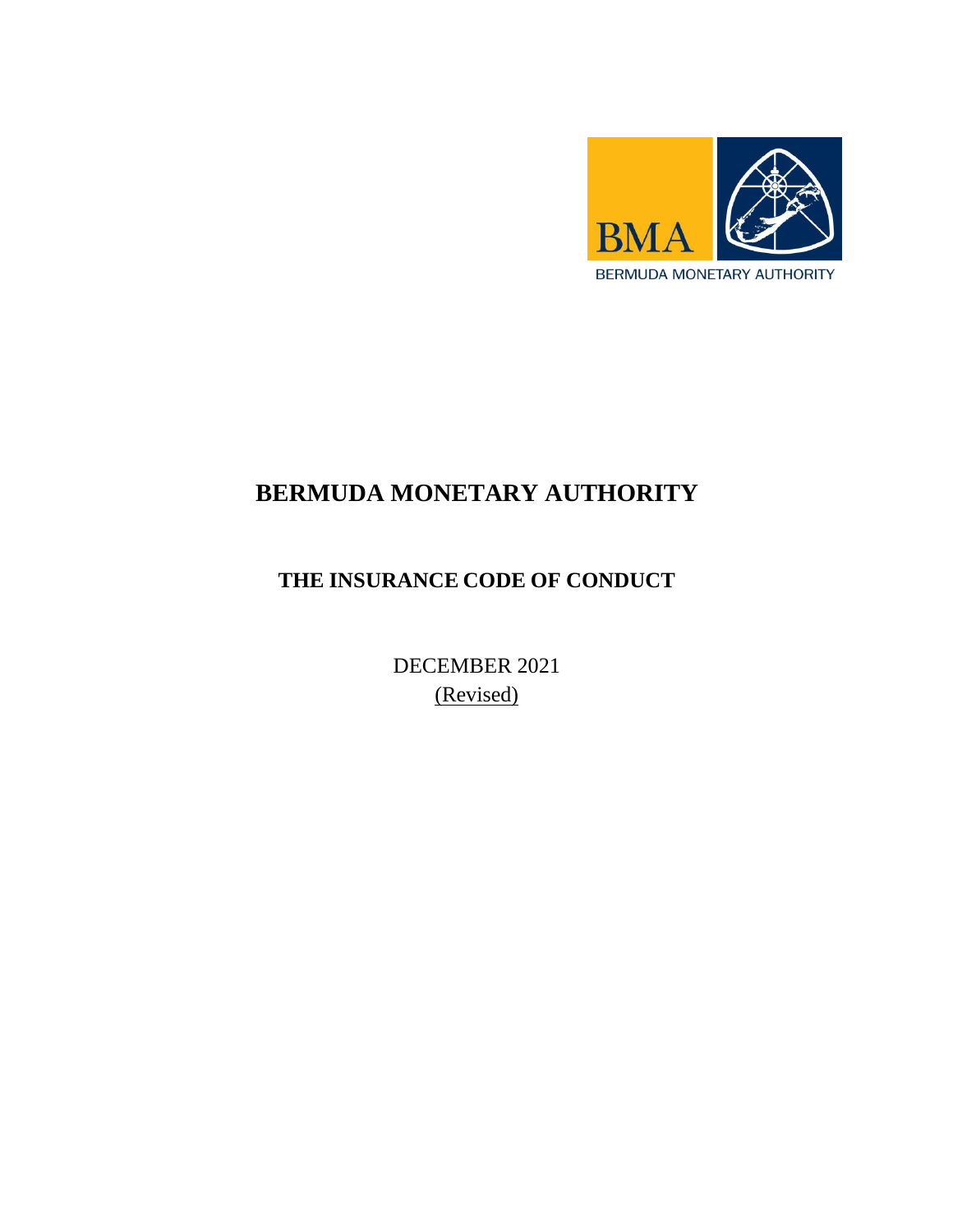| 1              |     |                                                                                                |  |  |
|----------------|-----|------------------------------------------------------------------------------------------------|--|--|
| 2              |     |                                                                                                |  |  |
| 3              |     |                                                                                                |  |  |
| $\overline{4}$ |     |                                                                                                |  |  |
|                | 4.1 |                                                                                                |  |  |
|                | 4.2 |                                                                                                |  |  |
|                | 4.3 |                                                                                                |  |  |
| 4.4            |     | Relationship between the Insurer (including the board and the chief and senior executives) and |  |  |
|                | 4.5 |                                                                                                |  |  |
|                | 4.6 |                                                                                                |  |  |
| 5              |     |                                                                                                |  |  |
|                | 5.1 |                                                                                                |  |  |
| 5.1.1          |     |                                                                                                |  |  |
| 5.1.2          |     |                                                                                                |  |  |
| 5.1.3          |     |                                                                                                |  |  |
| 5.1.4<br>5.1.5 |     |                                                                                                |  |  |
| 5.1.6          |     |                                                                                                |  |  |
| 5.1.7          |     |                                                                                                |  |  |
| 5.1.8<br>5.1.9 |     |                                                                                                |  |  |
|                |     |                                                                                                |  |  |
|                |     |                                                                                                |  |  |
|                |     |                                                                                                |  |  |
|                | 6.1 |                                                                                                |  |  |
|                | 6.2 |                                                                                                |  |  |
|                | 6.3 |                                                                                                |  |  |
|                | 6.4 |                                                                                                |  |  |
|                | 6.5 |                                                                                                |  |  |
|                | 6.6 |                                                                                                |  |  |

# <span id="page-7-0"></span>**TABLE OF CONTENTS**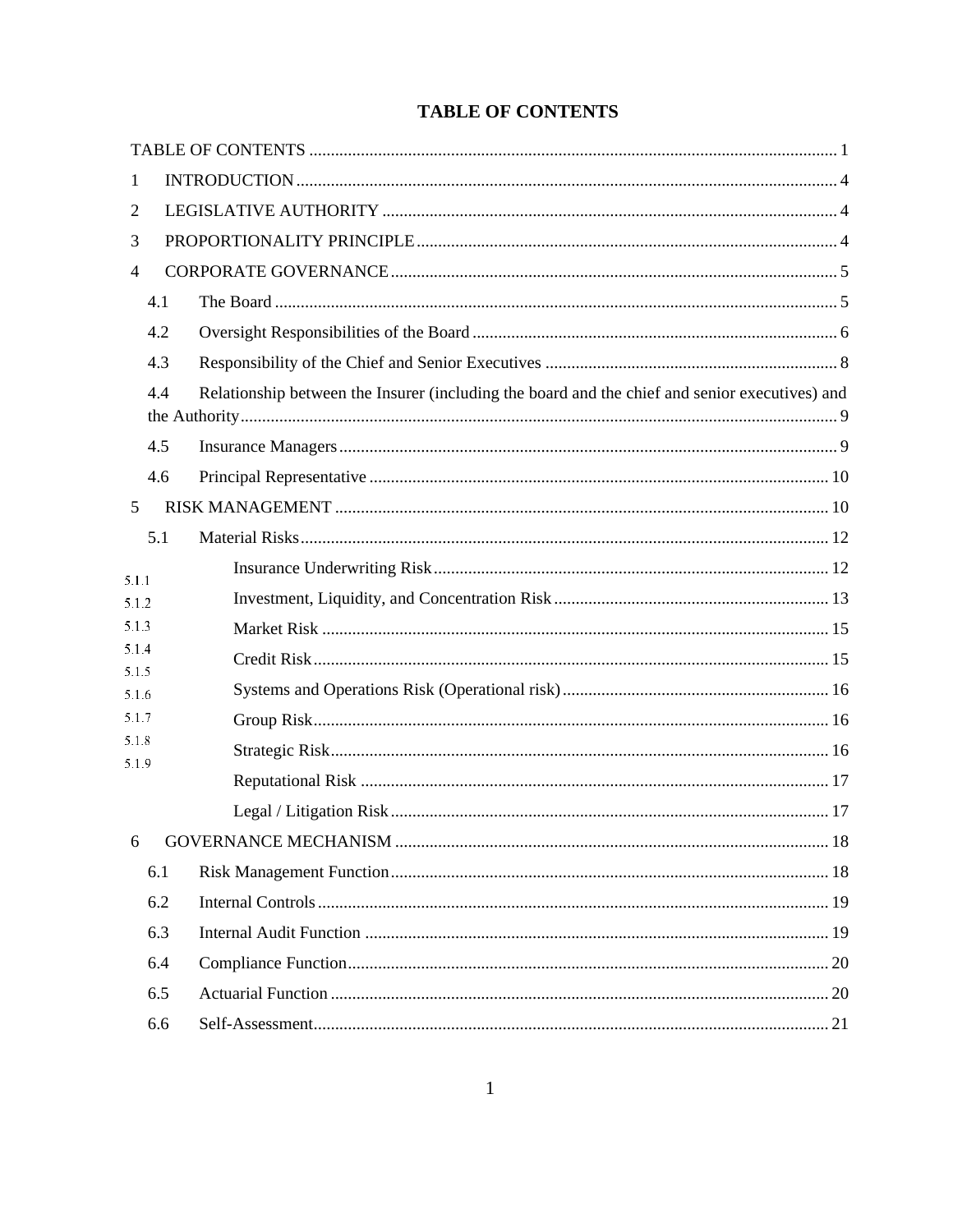| 7                                                                                             |                                                                                                      |  |  |  |
|-----------------------------------------------------------------------------------------------|------------------------------------------------------------------------------------------------------|--|--|--|
|                                                                                               |                                                                                                      |  |  |  |
|                                                                                               |                                                                                                      |  |  |  |
|                                                                                               |                                                                                                      |  |  |  |
|                                                                                               |                                                                                                      |  |  |  |
|                                                                                               |                                                                                                      |  |  |  |
|                                                                                               |                                                                                                      |  |  |  |
|                                                                                               |                                                                                                      |  |  |  |
|                                                                                               |                                                                                                      |  |  |  |
|                                                                                               |                                                                                                      |  |  |  |
|                                                                                               |                                                                                                      |  |  |  |
|                                                                                               |                                                                                                      |  |  |  |
|                                                                                               |                                                                                                      |  |  |  |
|                                                                                               |                                                                                                      |  |  |  |
|                                                                                               |                                                                                                      |  |  |  |
|                                                                                               |                                                                                                      |  |  |  |
|                                                                                               | 8.2.11 Dealing with authorised intermediaries to ensure fair treatment of policyholders  27          |  |  |  |
|                                                                                               |                                                                                                      |  |  |  |
| 8.3.1 An insurer should ensure that communications with policyholders are fair, clear and not |                                                                                                      |  |  |  |
|                                                                                               |                                                                                                      |  |  |  |
|                                                                                               |                                                                                                      |  |  |  |
|                                                                                               |                                                                                                      |  |  |  |
|                                                                                               |                                                                                                      |  |  |  |
|                                                                                               |                                                                                                      |  |  |  |
|                                                                                               |                                                                                                      |  |  |  |
|                                                                                               | 8.4.1An insurer shall ensure the protection of the policyholder's assets against loss, fraud and  30 |  |  |  |
|                                                                                               |                                                                                                      |  |  |  |
|                                                                                               | 8.5.1 The insurer shall handle complaints and errors in a manner that is fair and expedient  31      |  |  |  |
|                                                                                               |                                                                                                      |  |  |  |
|                                                                                               |                                                                                                      |  |  |  |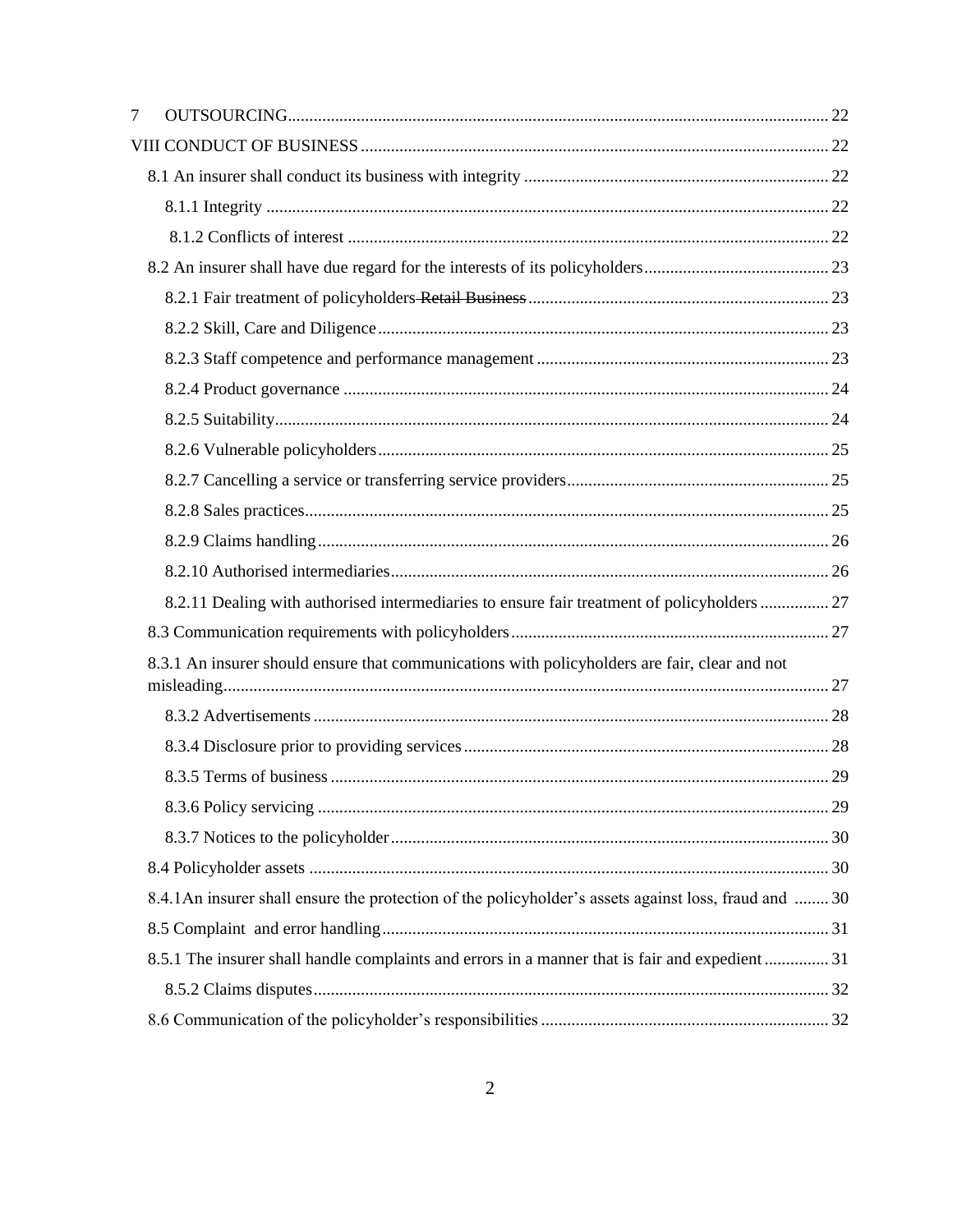| 8.6.1 An insurer shall ensure that policyholders are aware of their responsibilities within the |  |  |
|-------------------------------------------------------------------------------------------------|--|--|
|                                                                                                 |  |  |
|                                                                                                 |  |  |
|                                                                                                 |  |  |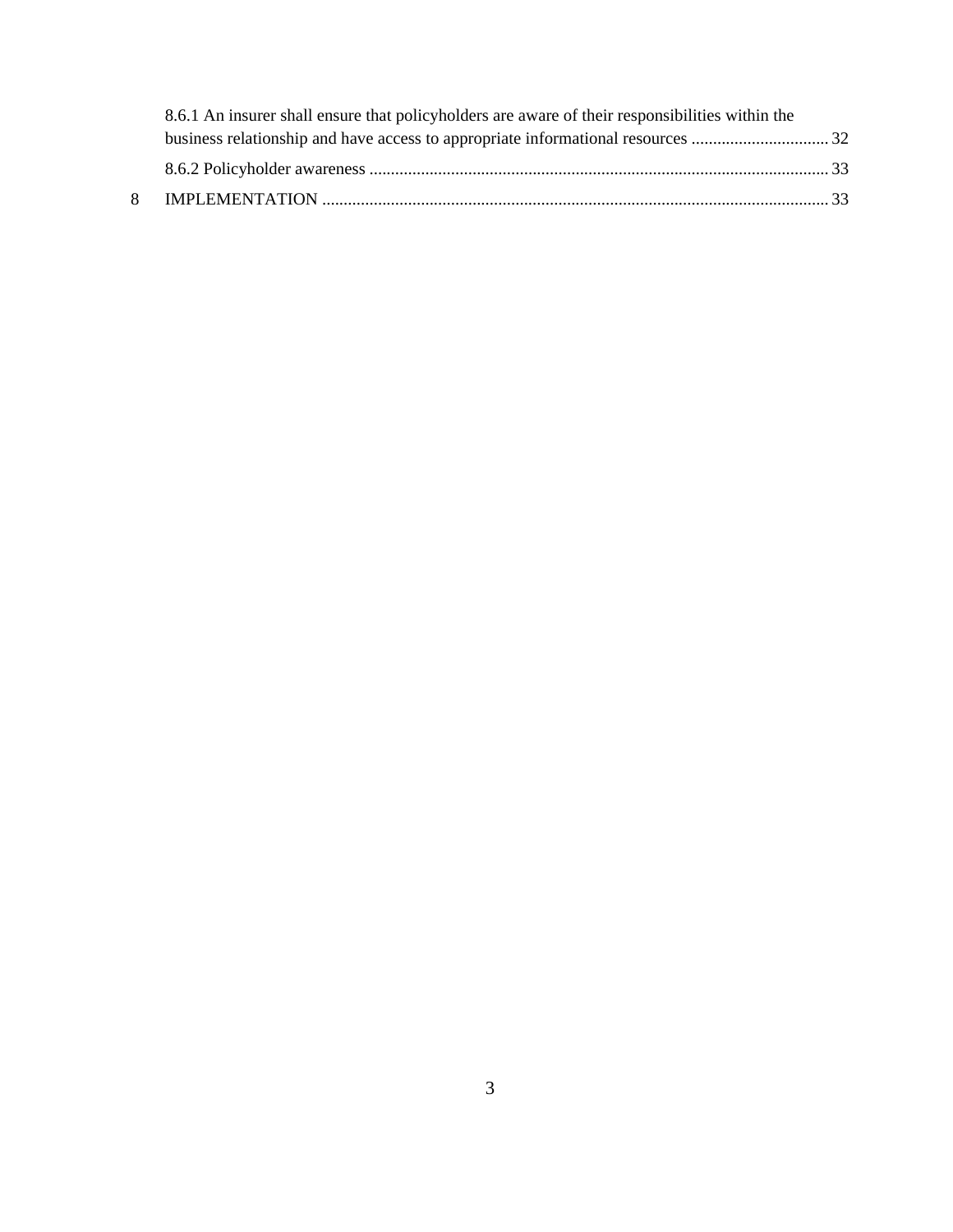# **1 INTRODUCTION**

<span id="page-10-0"></span>1. This document outlines the Bermuda Monetary Authority's ("the Authority") Insurance Code of Conduct ("the Code"). In this Code, the term "insurer" includes "reinsurer", "insurance" includes "reinsurance", and "policyholder" or "policyholders" includes current policyholders, third party claimants and beneficiaries to whom the insurer is contractually obligated to fulfil its insurance obligations.

# **2 LEGISLATIVE AUTHORITY**

<span id="page-10-1"></span>2. The Authority is issuing the Code pursuant to the powers under Section 2BA of the Insurance Act 1978 ("the Act"). The Code establishes duties, requirements, and standards to be complied with by insurers registered under Section 4 of the Act, including the procedures and sound principles to be observed by such persons. Failure to comply with provisions set out in the Code will be a factor taken into account by the Authority in determining whether an insurer is meeting its obligation to conduct its business in a sound and prudent manner.

# <span id="page-10-2"></span>**3 PROPORTIONALITY PRINCIPLE**

- 3. The Authority appreciates that insurers have varying risk profiles arising from the nature, scale, and complexity of their business. Insurers with higher risk profiles would require more comprehensive governance and risk management frameworks compared with those of a lower risk profile.
- 4. Accordingly, the Authority will assess the insurer's compliance with the Code in a proportionate manner relative to its nature, scale, and complexity. These elements will be considered collectively, rather than individually (e.g. an insurer could be relatively small in relation to scale, but write extremely complex business and would therefore require a sophisticated risk management framework).
	- "Nature" includes the relationship between the policyholder and the insurer or characteristics of the business written;
	- "Scale" includes size aspects such as volume of business written or size of the balance sheet in conjunction with materiality considerations; and
	- "Complexity" includes organisational structures and ease of information transmission, multifaceted business or business lines, and/or skill level required to properly assess the risks of contractual provisions (e.g. existence of options etc., in business products).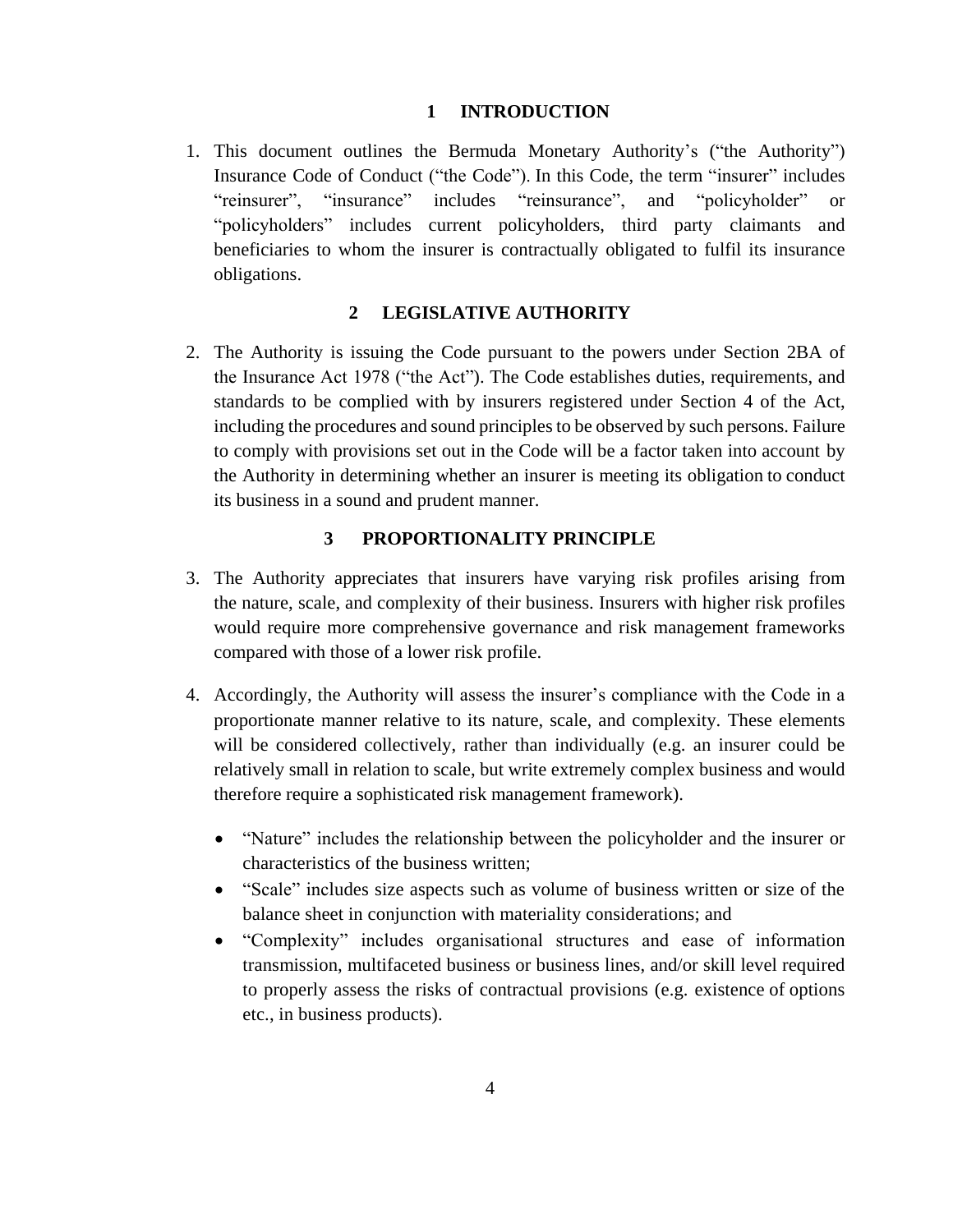- 5. In assessing the existence of sound and prudent business conduct, the Authority will have regard for the appropriateness of provisions of the Code in relation to their application to a particular insurer taking into account the Authority's prudential objective underpinning the provision being effectively met. The proportionality principle is applicable to all sections of the Code regardless of whether the principle is explicitly mentioned.
- 6. Limited purpose insurers, in particular, should be mindful of the proportionality principle in establishing a sound corporate governance, risk management, and internal controls framework and complying with provisions of the Code, and should be guided by paragraph 5 in documenting their compliance with the Code.

# **4 CORPORATE GOVERNANCE**

- <span id="page-11-0"></span>7. Every insurer must establish and maintain a sound corporate governance framework, which provides for appropriate oversight of the insurer's business and adequately recognises and protects the interests of policyholders. The framework should have regard for international best practice on effective corporate governance. Corporate governance includes principles on corporate discipline, accountability, responsibility, compliance, and oversight.
- 8. The ultimate responsibility for sound and prudent governance and oversight of the insurer rests with its board of directors ("the board"). In this regard, the board is responsible for ensuring corporate governance policies and practices are developed and applied in a prudent manner that promotes the efficient, objective and independent judgment and decision making by the board. The board must also have adequate powers and resources to be able to discharge its duties fully and effectively.

# <span id="page-11-1"></span>**4.1 The Board**

- 9. The Authority recognises that the board plays a critical role in the successful operation of an insurer. The board is chiefly responsible for setting corporate strategy, reviewing and monitoring managerial performance at an acceptable level of risk, Therefore, the effectiveness of the board of an insurer is a basic tenet of the Authority's risk-based supervisory approach.
- 10. The board must ensure that the business is effectively directed and managed,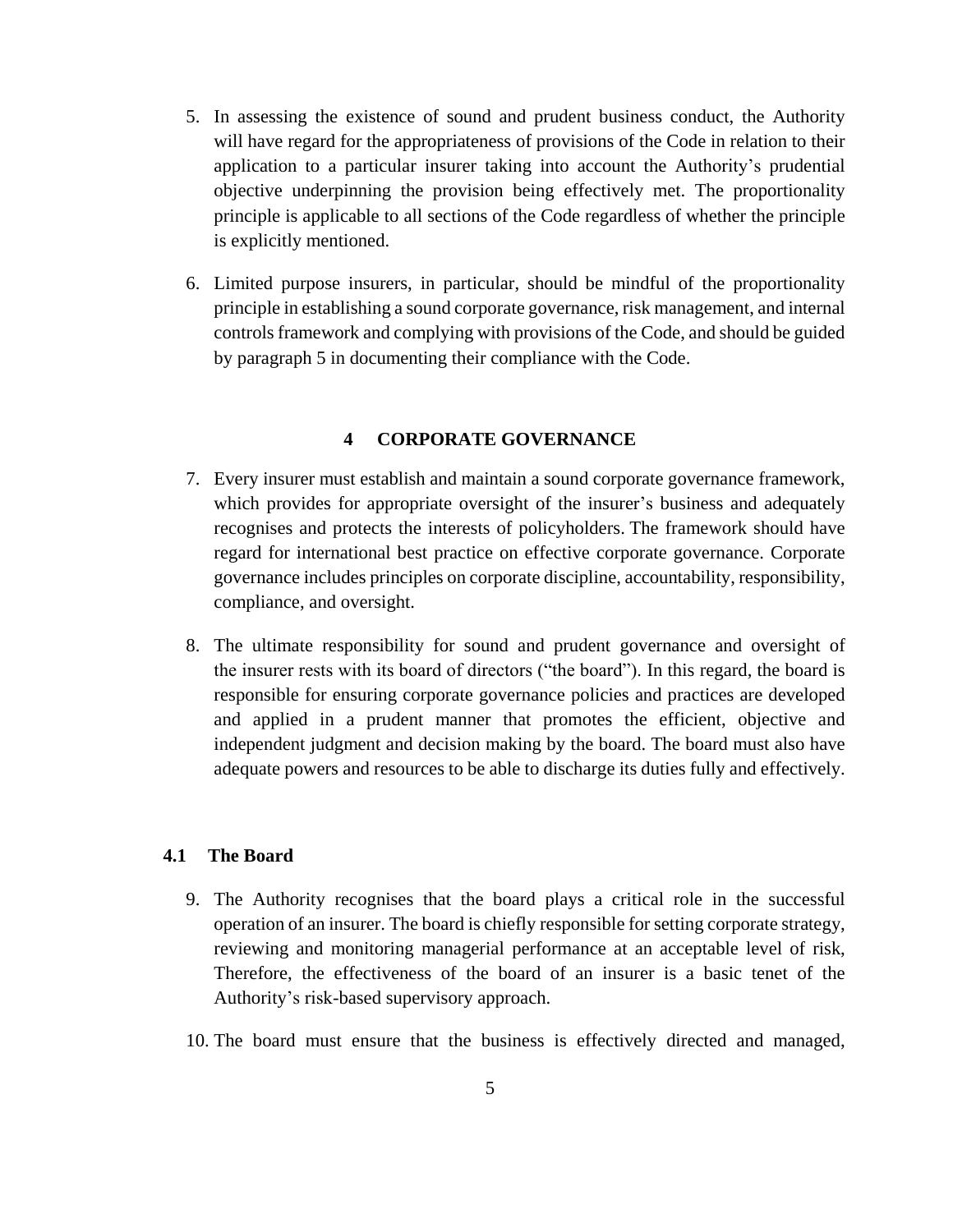and conducted with integrity, due care, and the professional skills that are appropriate. Therefore, it is the responsibility of the board to ensure that processes to assess and document the fitness and propriety of its members, controllers, and officers are in place. The board must also take into account the fact that conflicts, or potential conflicts of interest, may on occasion preclude the involvement of specific individual members on particular issues or decisions.

- 11. The board should have an appropriate number and mix of directors to ensure that there is an appropriate level of experience, knowledge, skills and expertise commensurate with the nature, scale and complexity of the insurer's business. Where the Board has non-executive directors such directors may be part of the parent's board of directors under certain circumstances. Such circumstances include the following:
	- Where the insurer is centrally controlled and oversight is provided by the parent board; and
	- Where the parent board members can demonstrate sufficient knowledge of the insurer's business to ensure that adequate policies and procedures are implemented by the insurer.
- 12. The individual members of the Board should:
	- act in good faith, honestly and reasonably;
	- exercise due care and diligence;
	- ensure the interests of policyholders are protected;
	- exercise independent judgment and objectivity in his/her decision making; and
	- ensure appropriate policies and procedures to effectively deal with conflicts of interest.

# <span id="page-12-0"></span>**4.2 Oversight Responsibilities of the Board**

- 13. The board is responsible for setting appropriate strategies and the oversight of the implementation of these strategies. The board is also responsible for ensuring that senior management establishes a framework to implement the insurer's strategic business objectives.
- 14. The board is responsible for providing suitable prudential oversight of the insurer's risk management and internal controls framework, including any activities and functions which are delegated or outsourced. A list of oversight responsibilities that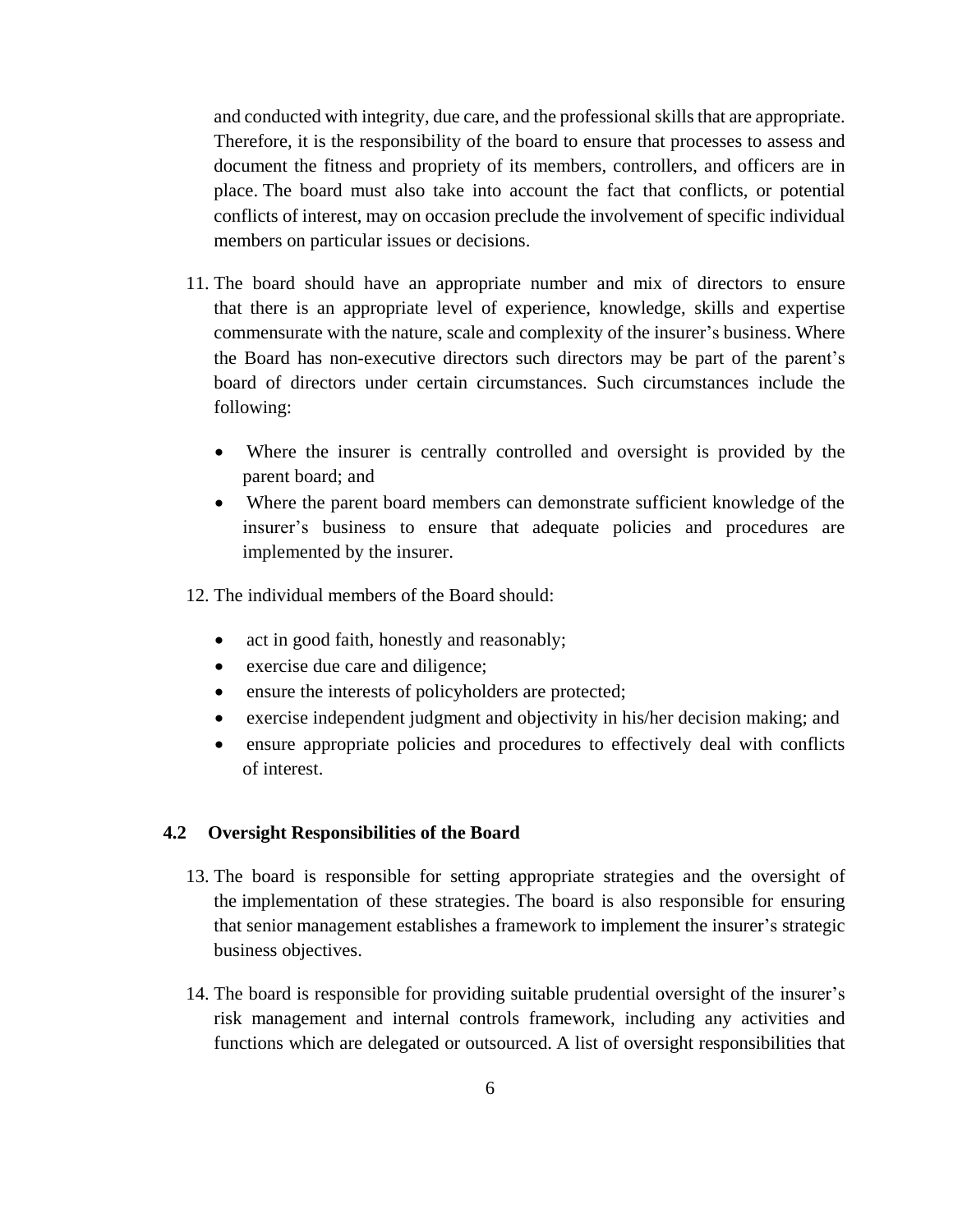the board should consider when establishing and assessing the effectiveness of the corporate governance framework include ensuring the existence of:

- An operational framework to ensure adequate oversight responsibilities toward ensuring sound corporate governance is effective throughout the organisation;
- Processes to assess and document the fitness and propriety of board members, controllers, officers, and third-party service providers, including insurance managers, auditors, actuaries, and the principal representative;
- Board committees established to provide oversight on key operational areas including underwriting, finance and investments and key functions including risk management, internal audit, and compliance;
- Policies and procedures to ensure adequate board oversight of senior management;
- Processes regarding the engagement and dismissal of the services of the chief and senior executives and third-party service providers.
- Policies and procedures to manage and mitigate conflicts of interest;
- Processes to confirm that key employees are adequately skilled, to execute and discharge their duty and are compensated in a manner that encourages sound risk management and compliance;
- Clearly defined charters, roles and responsibilities allocated to the board, committees, chief and senior executives, and other key employees;
- Business and operational strategies, plans, budgets, and significant policies and procedures including those surrounding oversight;
- Review and approval of significant policies and procedures (see section 5.2), promoting effective corporate governance across the organisation, including those for risk management and internal controls, internal audit, compliance, and actuarial functions;
- Clear documentation and regular review of processes regarding the roles and responsibilities of the board, the chief and senior executives, and other key employees delegated corporate governance responsibilities (including appropriate segregation of the oversight function from management responsibilities);
- Functions, such as risk management, internal audit, actuarial, and compliance to assist in oversight responsibilities and have direct communication to the board and relevant committees;
- Processes to confirm that the board has appropriate access to accurate, relevant, and timely information to enable it to carry out its duties and functions, including the monitoring and review of the performance and risk exposures of the insurer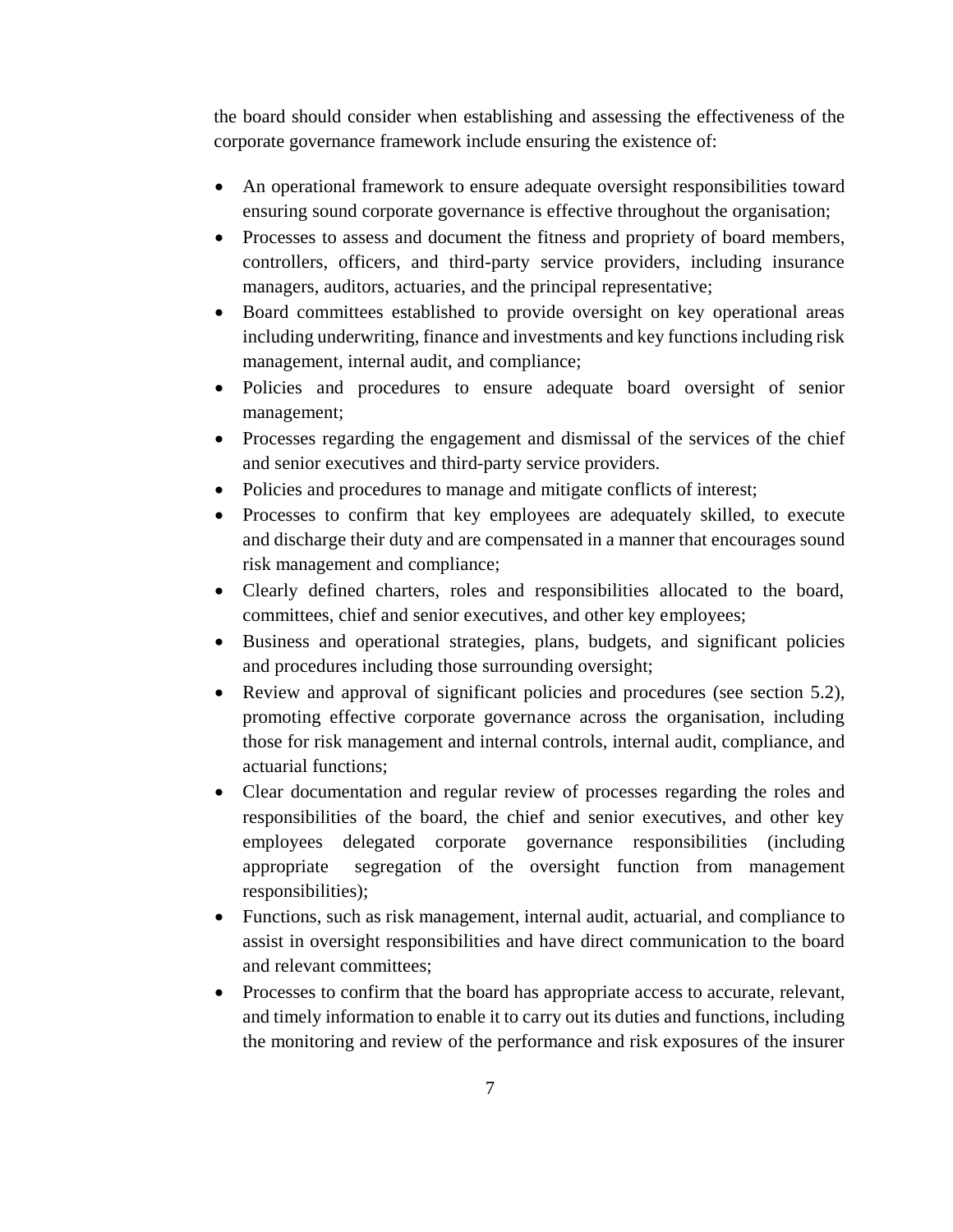and the performance of senior management. This should also include relevant information available to stakeholders participating in the corporate governance process;

- Policies and procedures to ensure there is timely and accurate financial reporting process for both internal and external reporting.
- Oversee policies and procedures which assist the insurer, where appropriate, in meeting the conduct of business obligations set out under this Code.
- Internal policies and procedures to address potential issues arising from the business conduct and unethical or fraudulent actions by board members, chief and senior executives, and employees;
- Review procedures and processes regarding compliance with all relevant laws, regulations, codes of conduct, industry standards, and guidance notes;
- Appropriate information systems to support the organisation's business platform, including producing reliable information to the relevant business functions;
- Maintenance of sufficient records as required by laws and regulations;
- Contingency plans, including those surrounding natural disasters and information recovery, to ensure the continual operation of the insurer; and
- Proper safeguard of sensitive information, including employee and policyholder information.
- Adoption and oversight of the effective implementation of a remuneration policy, which does not induce excessive or inappropriate risk taking, is in line with the identified risk appetite and long term interests of the insurer, and has proper regard to the interests of its stakeholders (such a remuneration policy, at a minimum, should cover those individuals who are members of the board, senior management, key persons in control functions and other employees whose actions may have a material impact on the risk exposure of the insurer);;
- Systems and controls to ensure the promotion of appropriate, timely and effective communications with the Authority and relevant stakeholders on the insurer's operations.

# <span id="page-14-0"></span>**4.3 Responsibility of the Chief and Senior Executives**

- 15. Supporting the board, the chief and senior executives are also responsible for the prudent administration of the insurer. Such responsibilities include:
	- Manage and execute the day-to-day operations of the insurer, subject to the mandate established by the board and the laws and regulations in the operating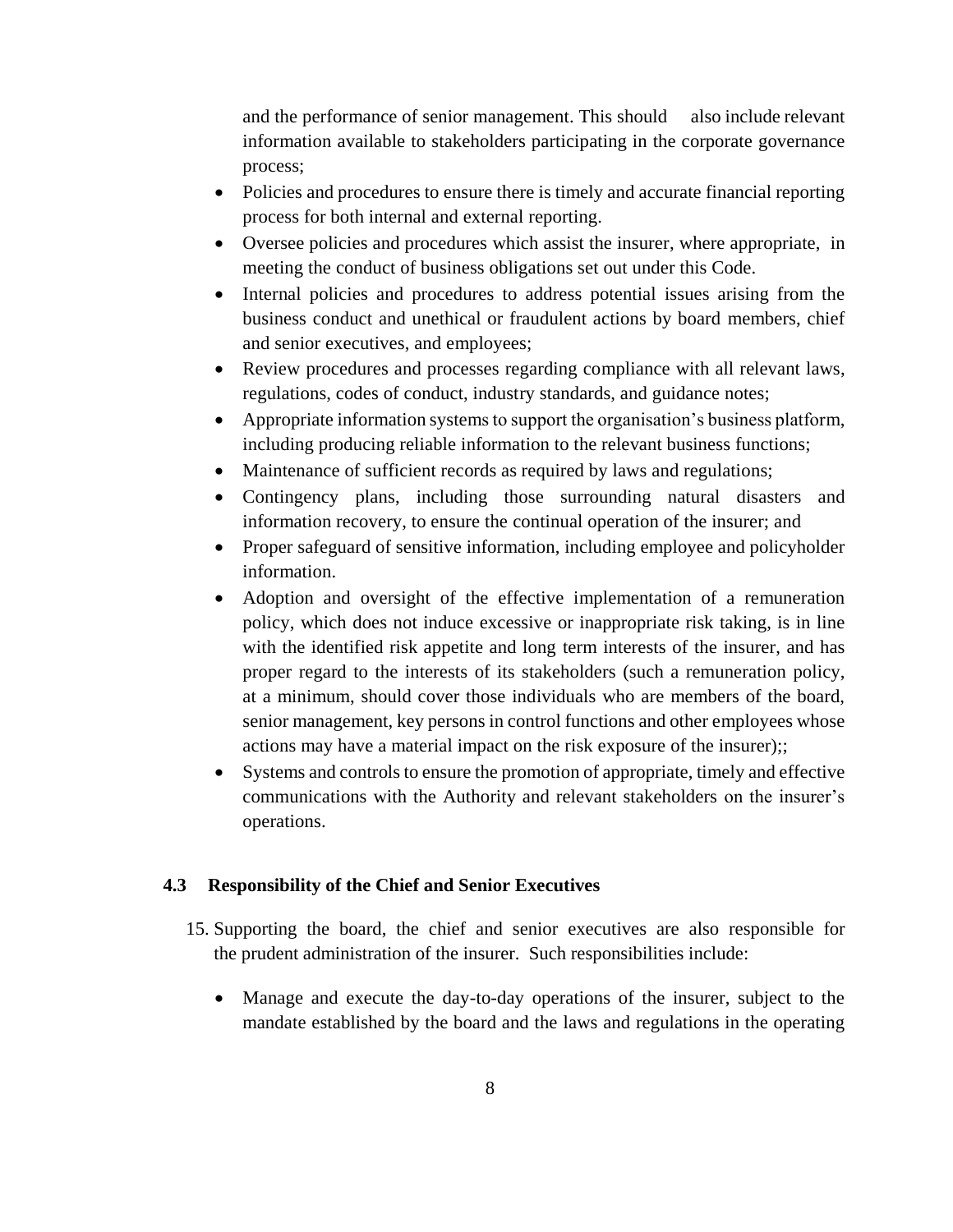jurisdiction;

- Assist the board to develop and implement an appropriate control environment including those around reporting systems;
- Provide recommendations on strategic plans, objectives, key policies, and procedures to the board for evaluation and authorisation;
- Assist the board with its oversight responsibilities by ensuring that the board has accurate and timely information, allowing the board to conduct robust and candid discussions on operational performance, strategy, and major policies, and to appraise the performance of management;
- Support oversight of internal functions including risk management, internal audit, compliance, actuarial, and external third-party services;
- Ensure that key functions assigned corporate governance responsibilities are supported with adequate resources to execute and discharge their duties including independent functions having direct access to the board and relevant committees; and
- Ensure that external service providers, including the principal representative, insurance manager, and approved auditors have adequate resources and information to fulfil their role, including access to timely and accurate internal and outsourced records.

# <span id="page-15-0"></span>**4.4 Relationship between the Insurer (including the board and the chief and senior executives) and the Authority**

16. The insurer, its board, and chief and senior executives, should communicate with the Authority in an open and cooperative manner.

#### <span id="page-15-1"></span>**4.5 Insurance Managers**

- 17. Where the insurer employs an insurance manager, the board must ensure that the duties, responsibilities, and authorities of the insurance manager are clearly set out in a management agreement. The management agreement may effectively outsource the chief and senior executives' responsibilities to the insurance manager. In these instances, provisions relating to the chief and senior executives throughout the Code would be applicable to the insurance manager. Also, the corporate governance structure should be appropriate to provide oversight of these outsourced functions.
- 18. The insurer should assess the fitness and propriety of the insurance manager including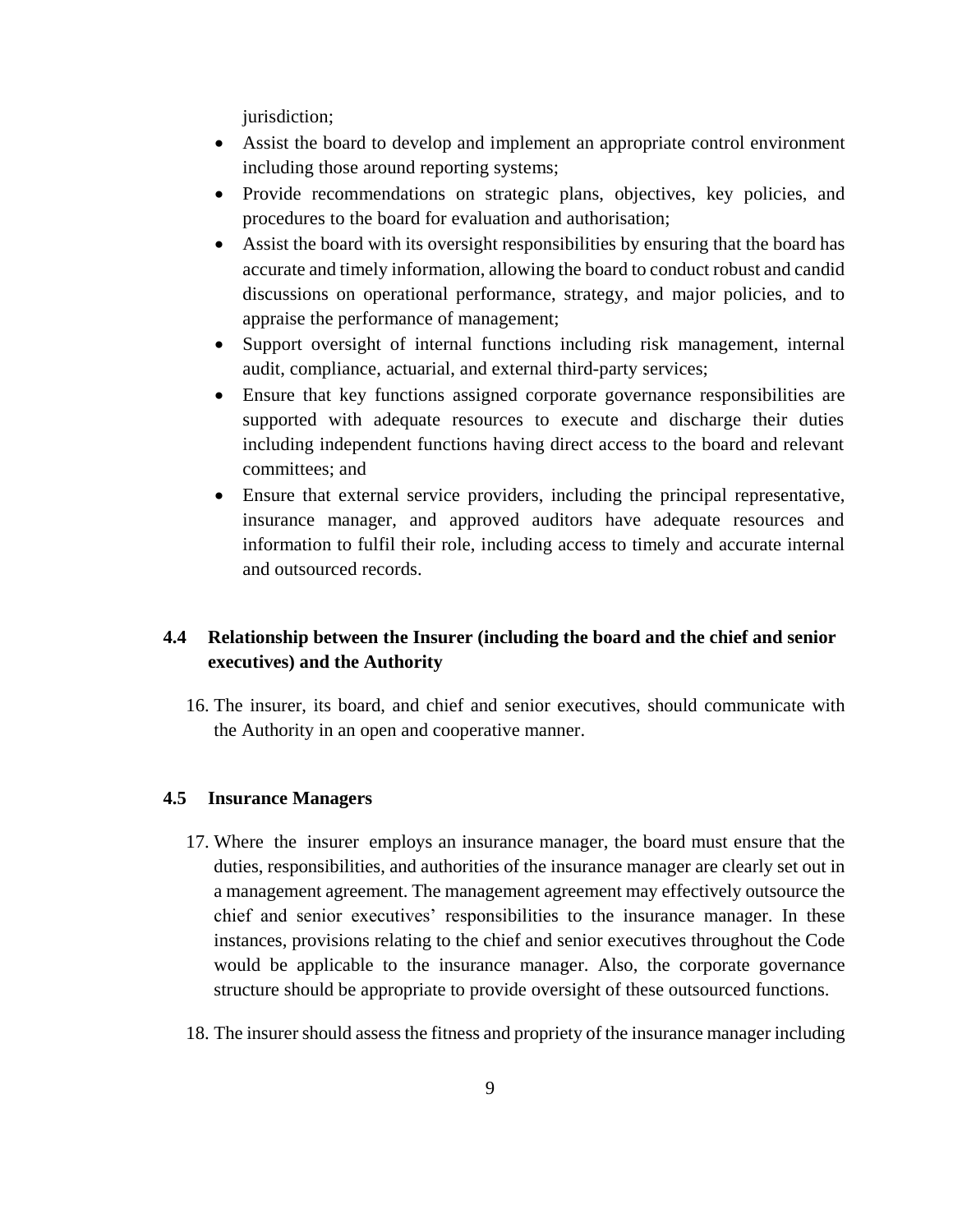ensuring that the insurance manager has a strong risk management and internal controls framework and is sufficiently knowledgeable about jurisdictional laws and regulations to appropriately discharge its responsibilities. The board should have appropriate reporting and controls in place to provide effective oversight of the insurance manager's function.

19. The management agreement should include terms obliging full cooperation with the Authority. This includes producing documents relating to the insurer upon request or assisting the Authority with its on-site assessment of the insurance manager's corporate governance and risk management framework.

#### <span id="page-16-0"></span>**4.6 Principal Representative**

- 20. The role of the approved principal representative is integral to the Bermuda insurance supervisory framework. While the board and the chief and senior executives of the insurer have primary responsibility for the conduct and performance of the insurer, the approved principal representative acts in an "early warning" role and monitors the insurer's compliance in accordance with Section 8A of the Act on a continuous basis.
- 21. The Act requires every insurer to appoint a principal representative resident in Bermuda and to maintain a principal office in Bermuda. The appointed principal representative must be knowledgeable in insurance and Bermuda laws and regulations.
- 22. The approved principal representative would generally be a director or senior executive of the insurer normally resident in Bermuda, or a Bermuda registered insurance management company. Under Section 8A of the Act, the approved principal representative has the legislated duty to report certain events to the Authority.
- 23. The insurer must make arrangements to enable the approved principal representative to undertake its duties pursuant to the Act in an efficient and effective basis, including access to relevant records.

#### **5 RISK MANAGEMENT**

<span id="page-16-1"></span>24. The board and the chief and senior executives should, based on their judgment, adopt an effective risk management and internal controls framework. The framework should have regard for international best practice on risk management and internal controls. This includes ensuring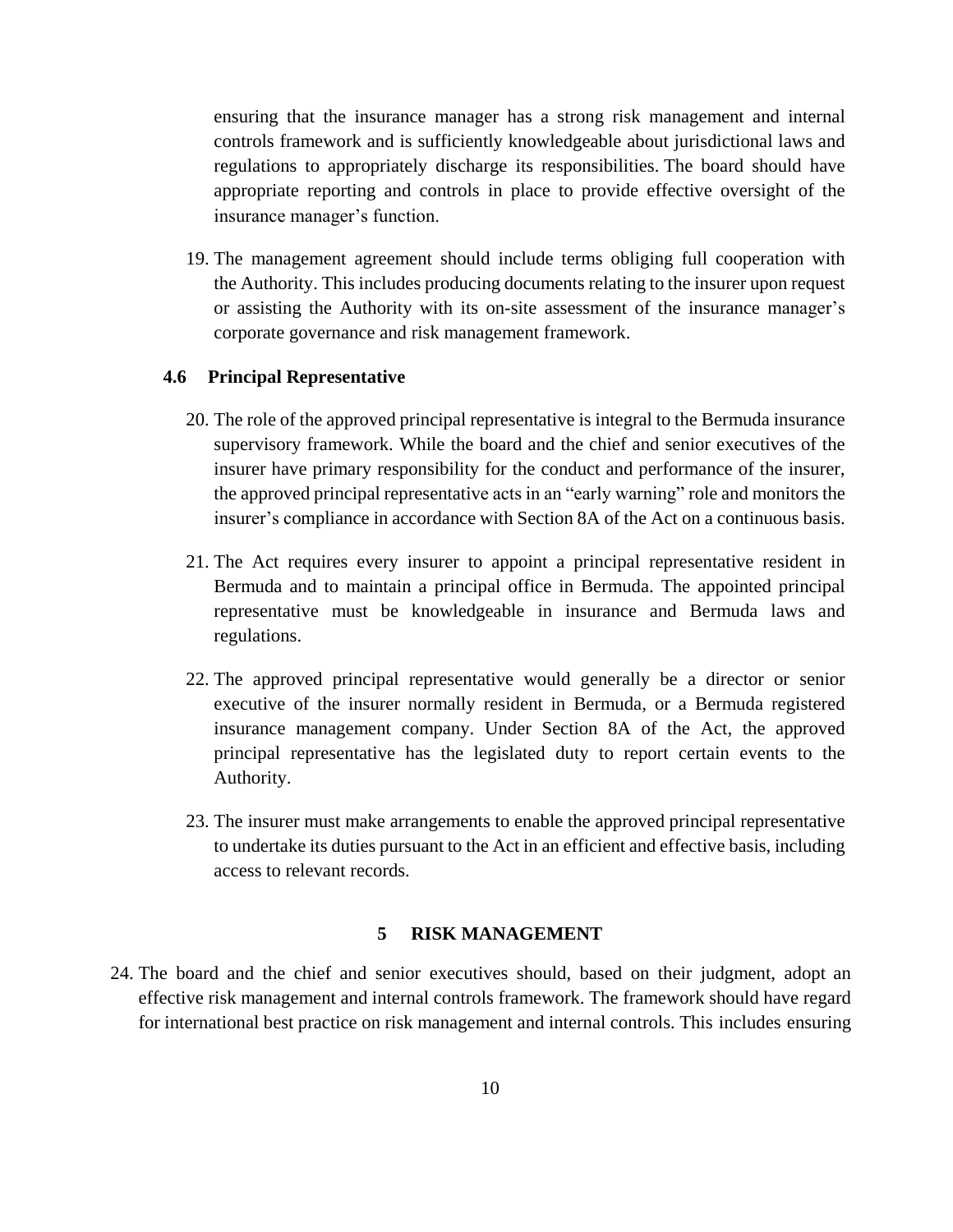the fitness and propriety of individuals responsible for the management and oversight of the framework.

- 25. Minimally, the risk management framework should:
	- Be embedded in both the organisational structure and strategic oversight process, supported by appropriate controls, policies and procedures;
	- Be supported by systems that appropriately capture underwriting, investment, and operational data and provide relevant, accurate, and timely information to the board, senior management and applicable business functions;
	- Include techniques necessary to identify, measure, respond to, monitor, and report, on a continuous basis and both on an individual and aggregate level, all material risks (e.g. financial and non-financial, on and off-balance sheet items, current and contingent exposures, etc.);
	- Include regular reviews of the operating environment to ensure material risks are continuously assessed and monitored, and appropriate actions are taken to manage exposures, identified issues and potential adverse developments;
	- Include objectives, risk appetite and tolerance levels, and appropriate delegation of oversight, reporting, and operating responsibilities across all functions;
	- Include reporting systems that are appropriate for the insurer taking into consideration any outsourcing of responsibilities and safeguarding of assets;
	- Include documentation of significant policies and procedures; and
	- Include the review and approval of these policies and procedures by the board and the chief and senior executives, on a risk basis (see section 5.2).

26. A risk management framework requires each insurer to:

- Identify all material risks, including financial and non-financial, on and offbalance sheet items, and current and contingent exposures;
- Assess the potential impact of all material risks, including material risks affecting capital requirements and capital management, short-term and long- term liquidity requirements, policyholder obligations, and operational strategies and objectives; and
- Develop policies and strategies to manage, mitigate, and report all material risks effectively.
- 27. Material risks to be addressed by the risk management framework include:
	- Insurance underwriting risk;
	- Investment, liquidity, and concentration risk;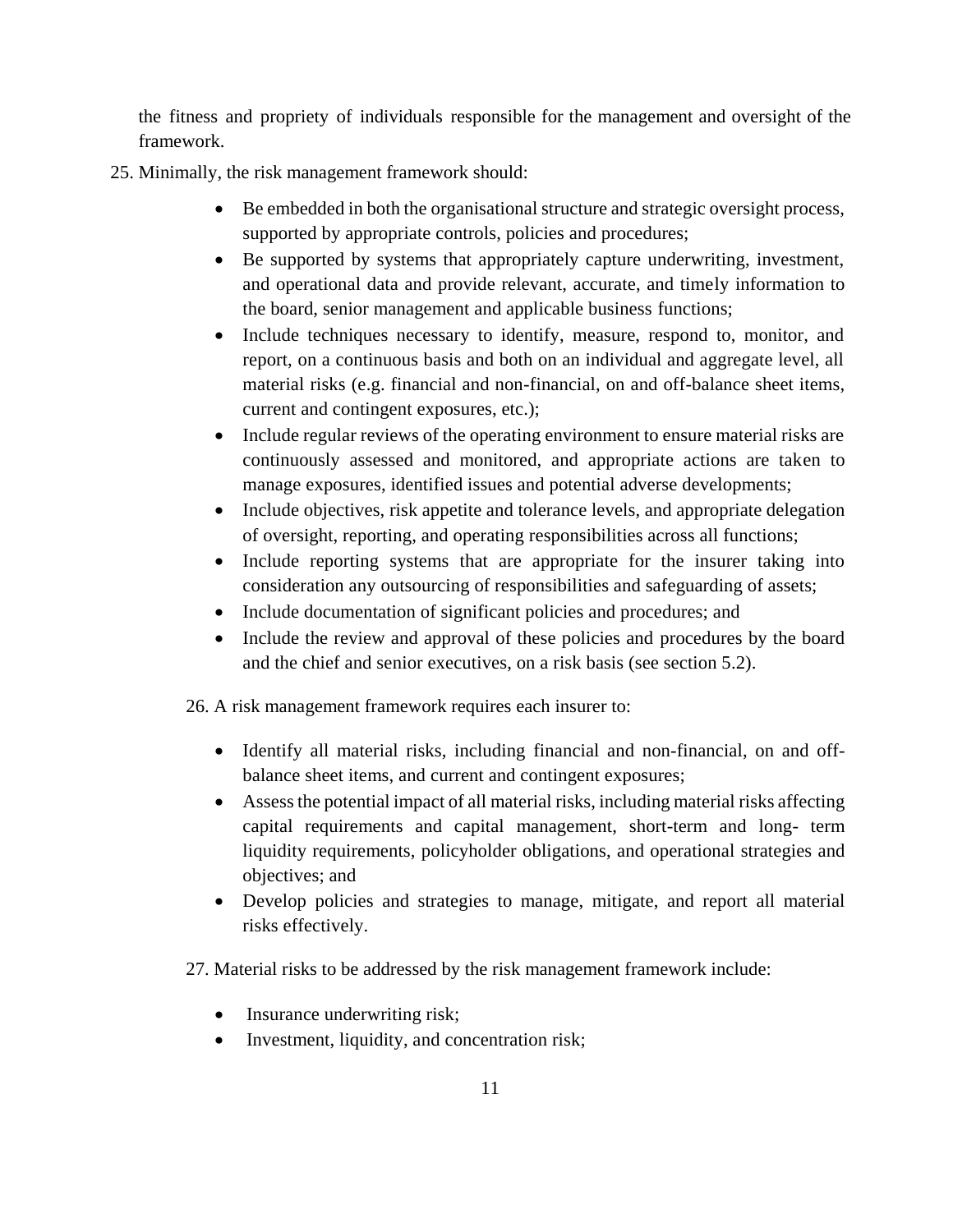- Market risk;
- Credit risk:
- Systems and operations risk (operational risk);
- Group risk;
- Strategic risk;
- Reputational risk; and
- Legal / litigation risk.

# <span id="page-18-1"></span><span id="page-18-0"></span>**5.1 Material Risks**

# *Insurance Underwriting Risk*

28. The insurance underwriting risk component of the insurer's risk management  $5.1.1$ framework should include:

- Underwriting strategies that are aligned with the overall organisational strategy, including alignment to the appropriate investment strategy, risk appetite and risk tolerance levels;
- Underwriting policies that are sufficiently detailed to allow appropriate management of insurance exposures.
- Reserving techniques prescribed by jurisdictional laws and regulations and that adequately reflect the obligations to policyholders;
- Management of policyholder claims including those surrounding claims processing (reporting, validation of claims, timely settlement of payments, and capturing and storing claims data);
- Methodologies to identify and evaluate risks arising from insurance policies and obligations, including concentration of risks;
- Measurement techniques to ensure compliance with risk appetite and tolerance levels and overall strategy;
- Response techniques to ensure that unexpected exposures or deviations are mitigated, including those surrounding reserves, and that risk mitigation strategies are appropriately employed;
- Systems to capture, maintain, and analyse underwriting data and policies and procedures to ensure relevant and accurate data is used to price underwriting contracts, establish adequate reserves, appropriately settle claims, and establish strategies and objectives; and
- Board and the chief and senior executives' oversight, including employing techniques such as benchmarking and stress and scenario testing to review,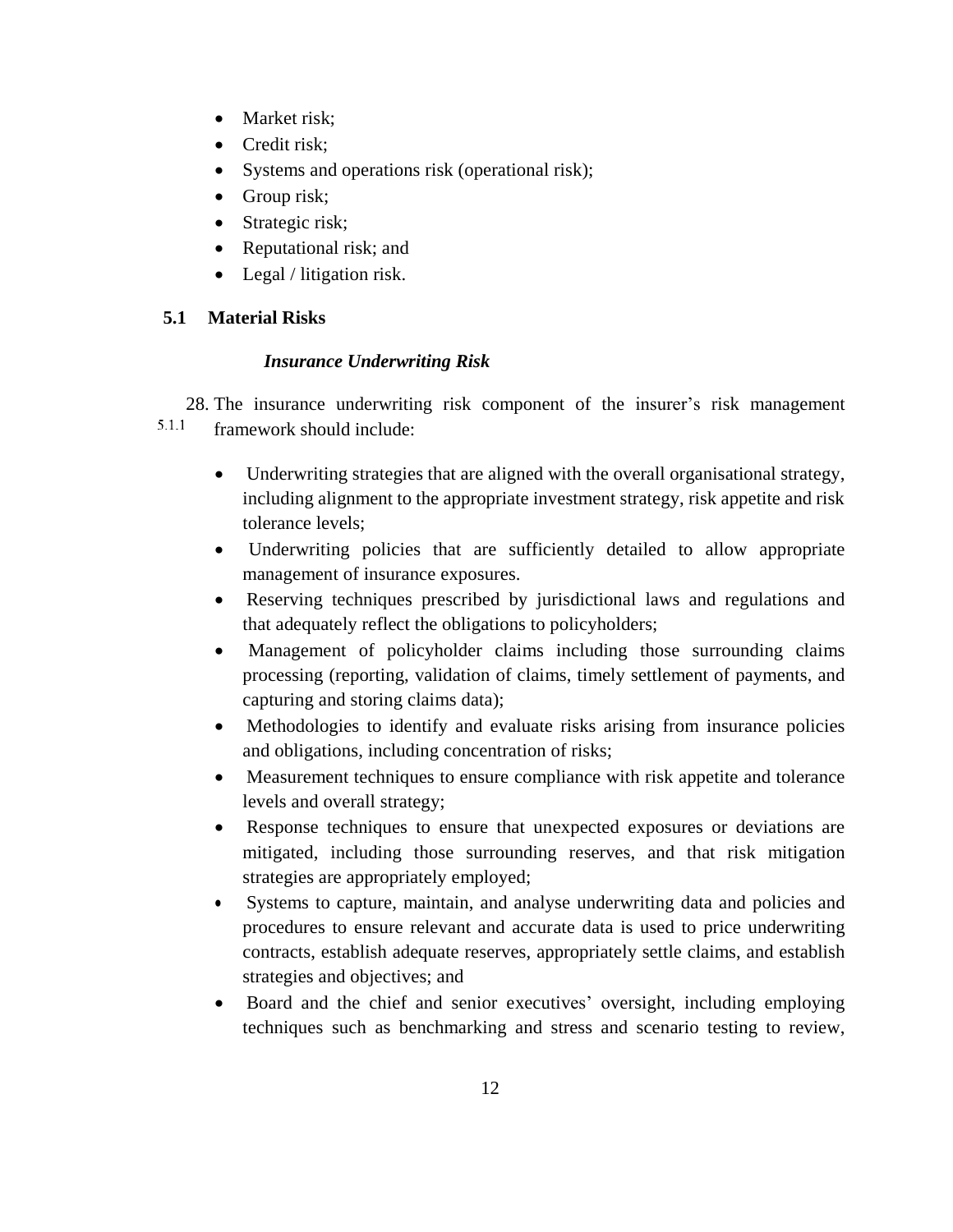approve, and assess strategies and tolerance limits.

29. Underwriting risks may be mitigated by way of reinsurance or other risk transfer techniques. Risk mitigation techniques should be embedded into the insurer's underwriting strategies. The insurer should develop processes and procedures to approve, evaluate, and assess the effectiveness of the risk mitigation techniques employed in light of the insurer's risk appetite and tolerances, underwriting results, and investment strategies. This includes identifying and monitoring potential material risks that may arise while executing the strategy.

# *Investment, Liquidity, and Concentration Risk*

- <span id="page-19-0"></span>30. The investment risk component of the insurer's risk management framework should 5.1.2 include:
	- Adopting the "prudent person" principle in relation to the investment of its assets;
	- Establishing strategies that align with the overall organisational strategy, especially those surrounding underwriting (including claims management) and capital requirements and capital adequacy;
	- Designing an investment policy, supporting established strategies, that:
	- Governs the selection and composition of the investment portfolio, including detailed composition and allocation limits, to allow appropriate execution of the investment policy and strategies and future assessment of compliance;
	- Governs the employment, valuation, and effectiveness of off-balance sheet hedging and derivative instruments;
	- Aligns with the insurer's overall risk tolerance limits and exposures;
	- Governs the selection and compensation of service providers including those providing custodian and investment management services;
	- Governs the reporting and data management of the investment portfolio; and
	- Governs the oversight responsibilities of board sub-committees, internal functions, and third-party service providers;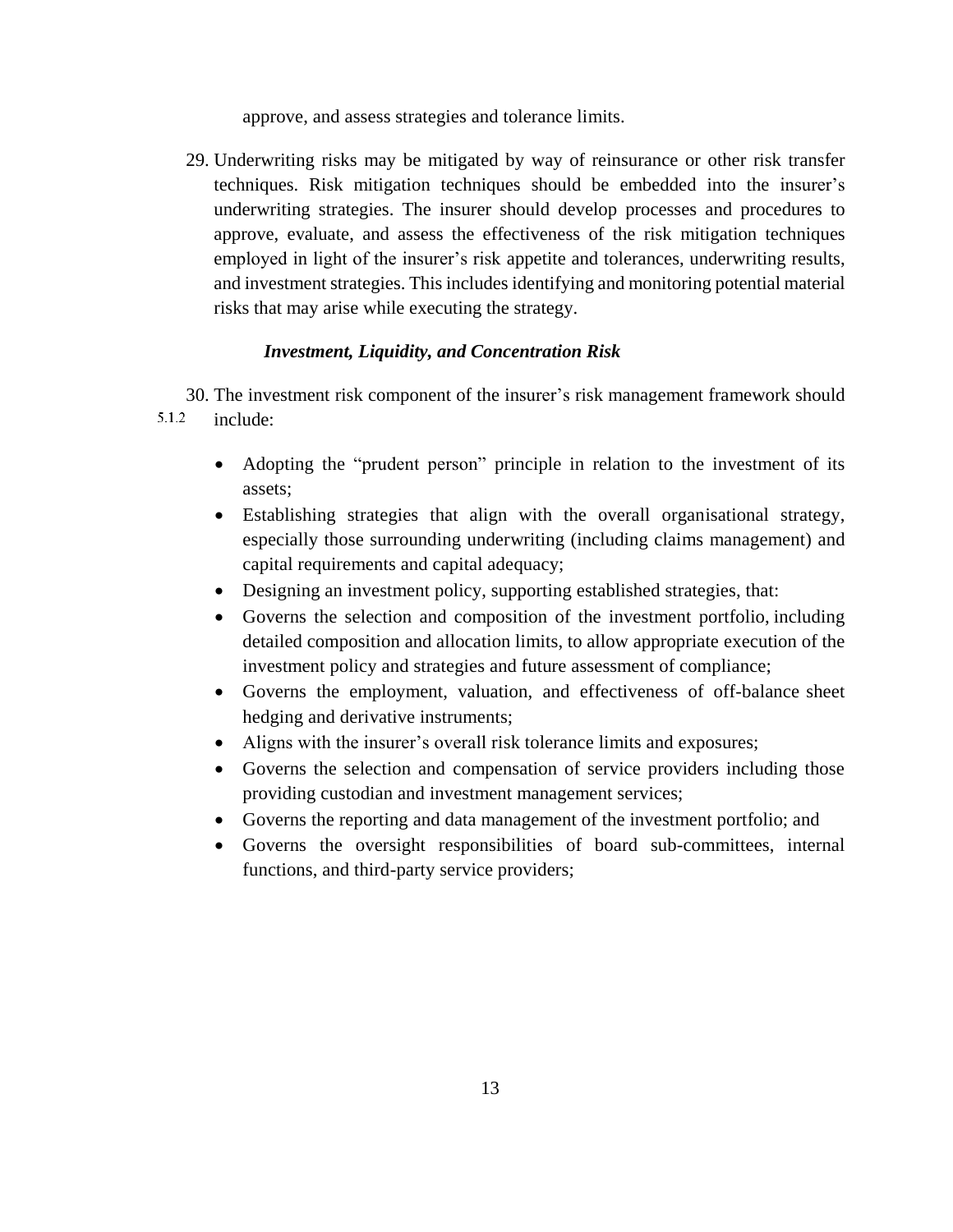- Establishing techniques to analyse performance results and identify current and contingent exposures arising from execution of a planned strategy or market development;
- Establishing techniques to regularly assess and monitor the adequacy of capital to support the current strategy and the effectiveness of the management of assets and liabilities including the effectiveness of hedging strategies, the development of contingent exposures, and the impact of embedded options in long-term products (Long-term insurers); and
- Reporting of investment results to the board and the chief and senior executives on a timely basis for monitoring and for ensuring compliance with the established investment policy.
- 31. The "prudent person" principle requires that an individual entrusted with the management of a client's funds may only invest in instruments that any reasonable individual with objectives of capital preservation and return on investment would own. In relation to the insurer, this principle requires that the insurer, in determining the appropriate investment strategy and policy, may only assume investment risks that it can properly identify, measure, respond to, monitor, control, and report while taking into consideration its capital requirements and adequacy, short-term and longterm liquidity requirements, and policyholder obligations. Further, the insurer must ensure that investment decisions have been executed in the best interest of its policyholders.
- 32. The liquidity risk component of the insurer's risk management framework should include:
	- Adopting sound liquidity management practices covering short, medium, and long-term objectives that support the overall organisational strategy, including investment, underwriting, and claims strategies;
	- Adopting practices to manage short-term liquidity requirements, including access to sufficient funds to meet its day-to-day obligations; and
	- Adopting benchmarking and stress and scenario testing to assist in the identification and determination of unexpected adverse developments in the medium and long-term.
- 33. The concentration risk component of the insurer's risk management framework should include developing strategies and policies to identify, measure, respond to, monitor, mitigate, and report credit risk arising from an individual risk exposure or from a combination of risk exposures such as credit, market, underwriting, and liquidity.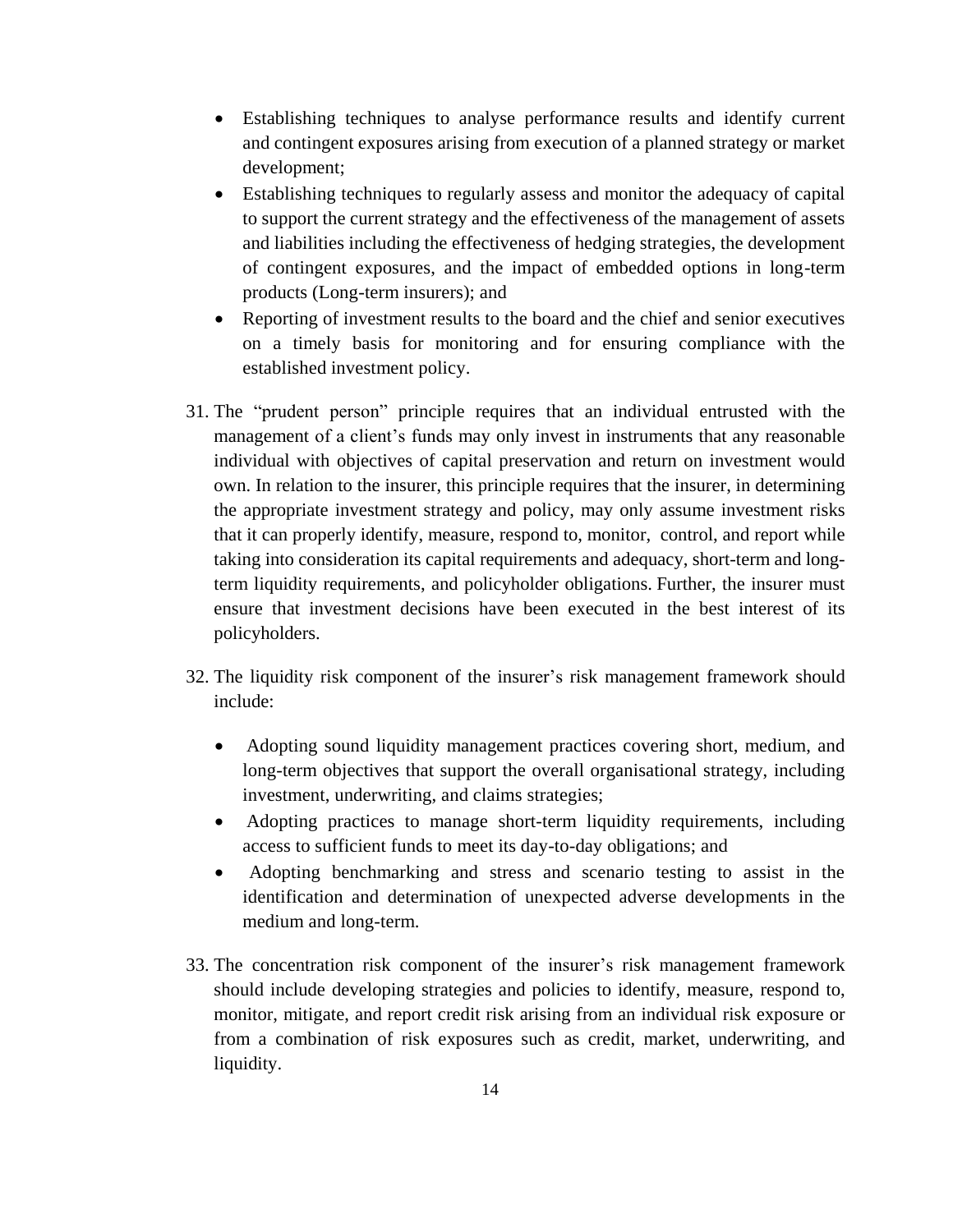# *Market Risk*

- <span id="page-21-0"></span>34. The market risk component of the insurer's risk management framework should include:
- An investment strategy that is aligned with the insurer's overall short-term 5.1.3 and long-term strategic objectives, including those surrounding the management of assets and liabilities;
	- Detailed policies on concentration and allocation limits, including counterparty, assets, and sectors;
	- Identification and quantification techniques related to both on and off-balance sheet exposures, including materiality, level, and trend;
	- Performance measurement techniques, including benchmarking and stress and scenario testing to ensure compliance with the investment strategy;
	- Monitoring procedures to assess the insurer's tolerance to changes in the market; and
	- Mitigation techniques to ensure appropriate management of adverse developments.

#### <span id="page-21-1"></span>*Credit Risk* 5.1.4

- 35. The credit risk component of the insurer's risk management framework should include:
	- A credit risk policy that is aligned with the insurer's overall short-term and long-term strategic objectives;
	- Detailed exposure limits surrounding:
	- Individual counterparty or concentration of counterparties;
	- Intra-group transactions;
	- Assets and / or sectors;
	- Off-balance sheet (e.g. guarantees and letters of credit); and
	- Zones or territories;
	- Identification and quantification techniques related to both on and off-balance sheet exposures, including materiality, level, and trend;
	- Mitigation tools employed to manage adverse developments; and
	- Measurement techniques to assess the risk exposures and effectiveness of the mitigation tools used, including stress and scenario testing.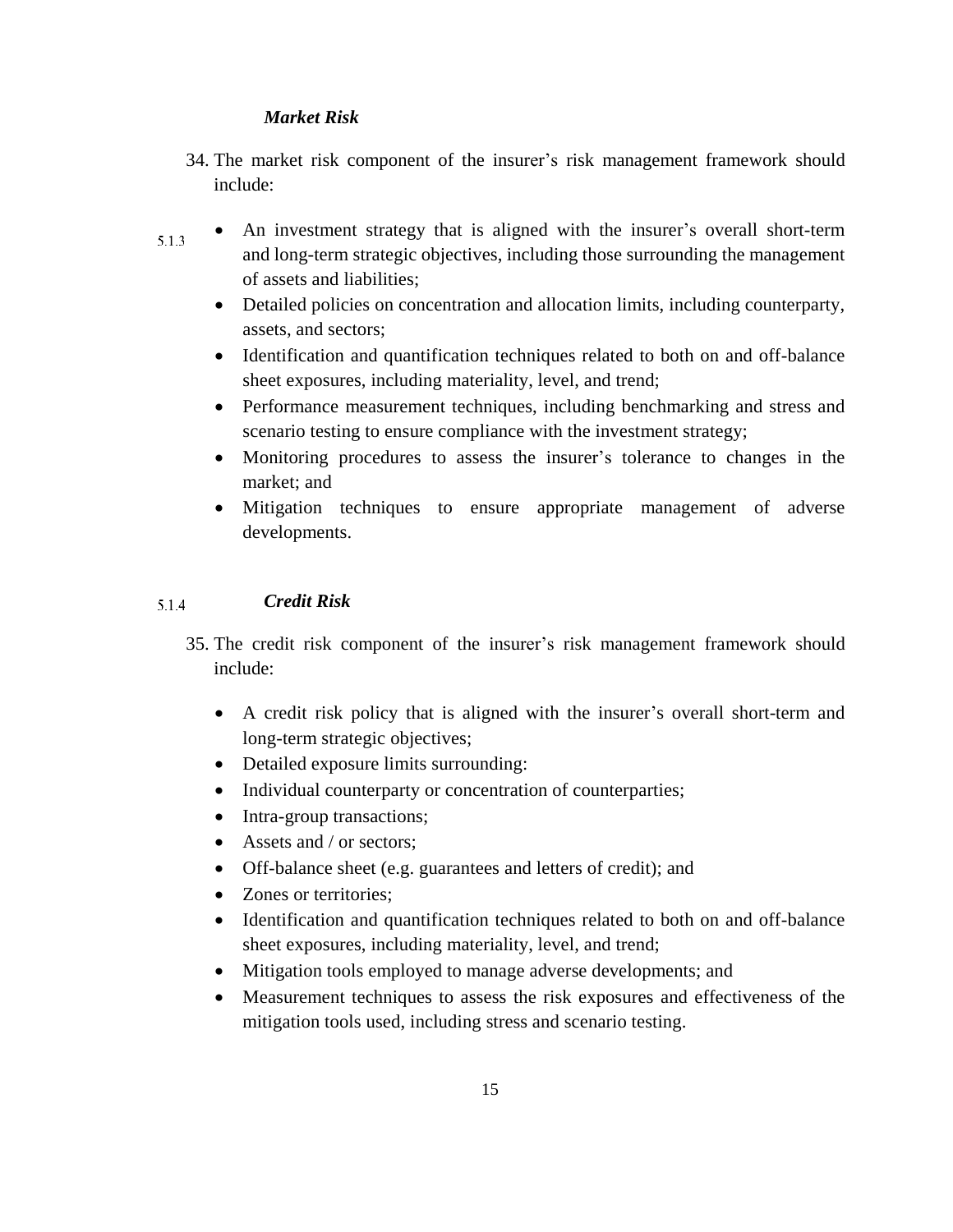# <span id="page-22-0"></span>*Systems and Operations Risk (Operational risk)*

- 36. The systems and operations risk (operational risk) component of the risk management framework should include:
- 5.1.5 Defining the systems and operations risk and establishing risk appetite and tolerance limits for each material risk area, which may include business process risk, business continuity risk, compliance risk, information systems risk, distribution channels risk, fraud risk, human resources risk, and outsourcing risk;
	- Establishing a system to identify systems and operations exposures, and to capture and track systems and operations near-miss data;
	- Establishing a system of effective internal reporting and operating controls (including IT infrastructure) to manage and appropriately mitigate the systems and operations risk;
	- Establishing measurement techniques, such as stress and scenario testing, to assess the vulnerability of the insurer; and
	- Establishing frequent reviews to ensure mitigation strategies, such as an early warning system, has been effectively deployed and the systems and operations risk is within a tolerable limit.

#### <span id="page-22-1"></span>5.1.6 *Group Risk*

- 37. The group risk component of the insurer's risk management framework should include:
	- Identifying the group governance, structure and interrelationships, including ownership and management structure;
	- Identifying and measuring material intra-group transactions and exposures, including intra-group guarantees and contagion risks; and
	- Evaluating and executing strategies to mitigate group risk and ensure that the insurer is operating within its tolerance levels, as established by the board and

 $5.1.7$ the chief and senior executives.

# *Strategic Risk*

<span id="page-22-2"></span>38. The strategic risk component of the insurer's risk management framework should include: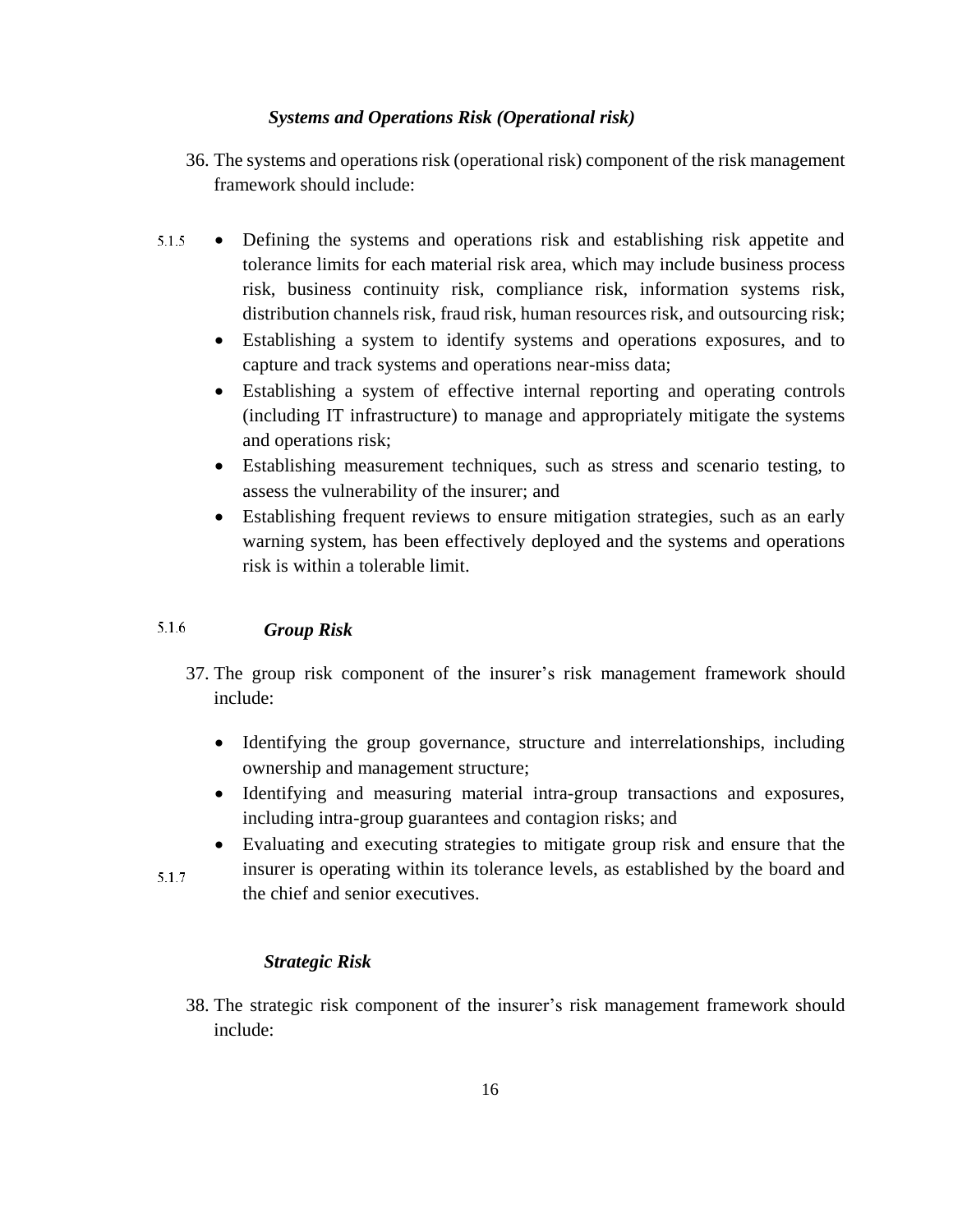- Developing processes and procedures to ensure the execution of the insurer's overall organisational strategy; and
- Developing techniques to measure, monitor, mitigate and respond to exposures and risks arising while implementing strategies.
- 39. The insurer should pay particular attention to the resources that will be needed to accomplish the strategic objectives including internal and external resources, and tangible and intangible resources.

# <span id="page-23-0"></span>*Reputational Risk*

40. The reputational risk component of the insurer's risk management framework should include: 5.1.8

- Procedures to identify and monitor potential reputational risks; and
- Methodologies to understand the impact of other material risks as they relate to the insurer's reputation.

# *Legal / Litigation Risk*

<span id="page-23-1"></span>5.1.9

- 41. The legal / litigation risk component of the insurer's risk management framework should include developing mitigation and monitoring techniques to ensure compliance with internal policies and procedures, laws and regulations; safeguarding of policyholder and organisational assets; market discipline; and financial or public reporting. This includes:
	- Ensuring that the management of and access to records meet requirements established by laws and regulations;
	- Complying with internationally recognised contract certainty standards and codes; and
	- Maintaining appropriate documentation of all transactions such as documentation on investments, underwriting, and claims management transactions, and agreements (e.g. custodian, investment management, letters of credit, debt agreements, etc.).

# **5.2. Policies and Procedures**

42. The insurer should clearly document significant policies and procedures for its functions, including its risk management and internal controls frameworks. The operating and oversight responsibilities should be clearly defined and the reporting of material deficiencies and fraud activities should be transparent, devoid of conflicts of interest, proper attention be given to these reports and that persons making these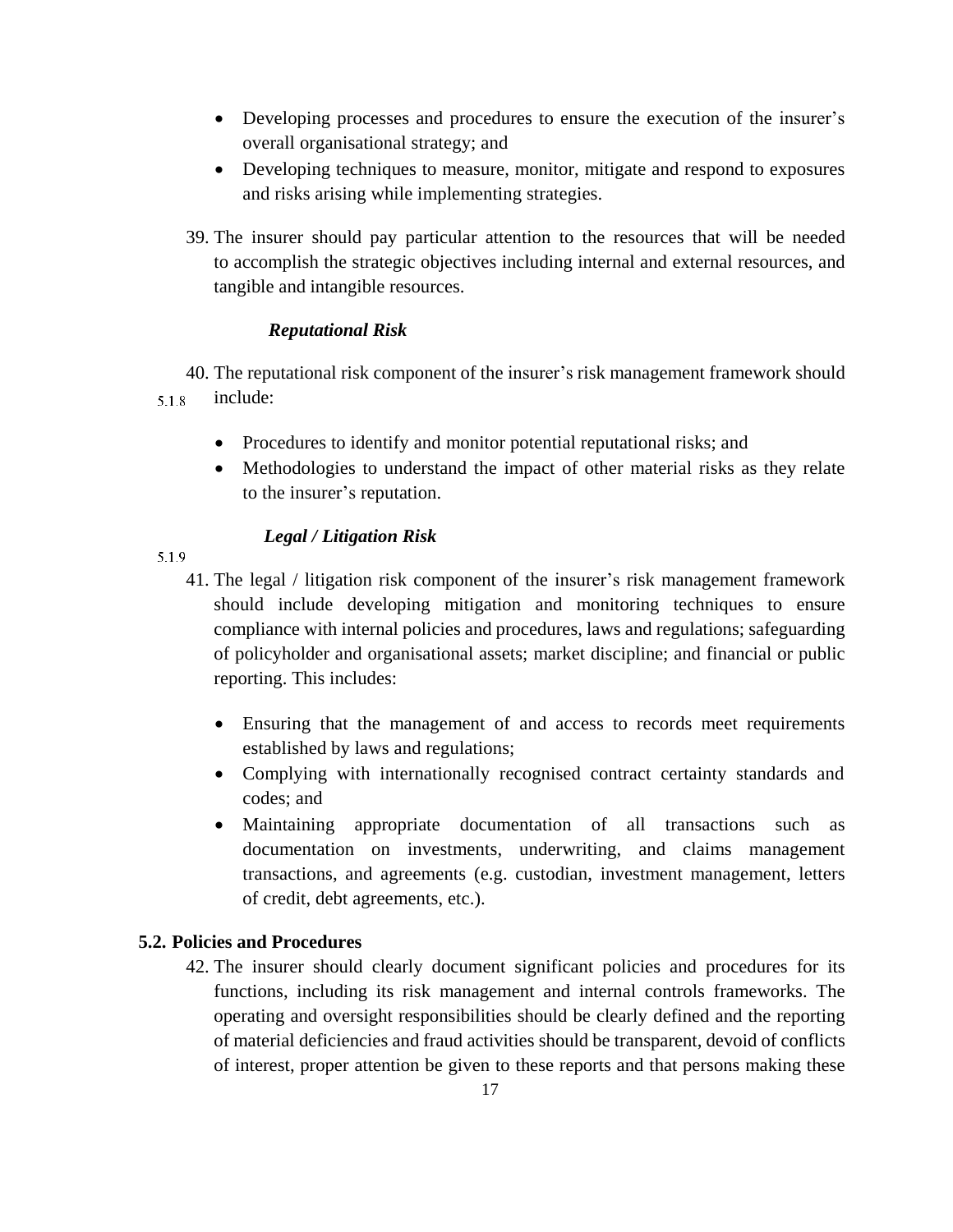reports are treated fairly and equitably.

- 43. Significant policies and procedures should be reviewed at least annually to ensure that they continue to support the overall operational strategy. Where appropriate, an insurer may take a risk-based approach to its review spanning over several annual periods.
- 44. The design and effectiveness of the risk management and internal controls framework should be regularly assessed and reported to the board and the chief and senior executives to ensure amendments are incorporated as appropriate. Internal controls should facilitate effective and efficient operations and should address the organisational structure, in particular:
	- Duties and responsibilities;
	- Decision-making authority and procedures;
	- Any outsourcing;
	- Segregation of duties; and
	- Internal monitoring and reporting.
- 45. Further, the insurer should establish sound accounting and financial reporting procedures and practices. The accounting and supporting records should provide a timely, complete, and accurate representation of the insurer's financial position.

### **6 GOVERNANCE MECHANISM**

<span id="page-24-0"></span>46. Conducting business in a prudent manner should also include the insurer establishing sound governance mechanisms. These should be embedded in the corporate governance framework and its effectiveness assessed frequently. Functions assisting the board with its oversight responsibilities may be internally developed, or outsourced to third-party service providers, as appropriate, given the insurer's risk profile.

### <span id="page-24-1"></span>**6.1 Risk Management Function**

47. The insurer must establish a function to assist it with the oversight responsibility of the organisation's risk management framework. Depending on its risk profile, the function may be headed by a Chief Risk Officer or the responsibilities assigned to or shared amongst the operational unit leaders at the insurer. Regardless, there should be a mechanism to allow direct reporting to the board or its established committees. The board should ensure the fitness and propriety of the individual(s) entrusted with the responsibility.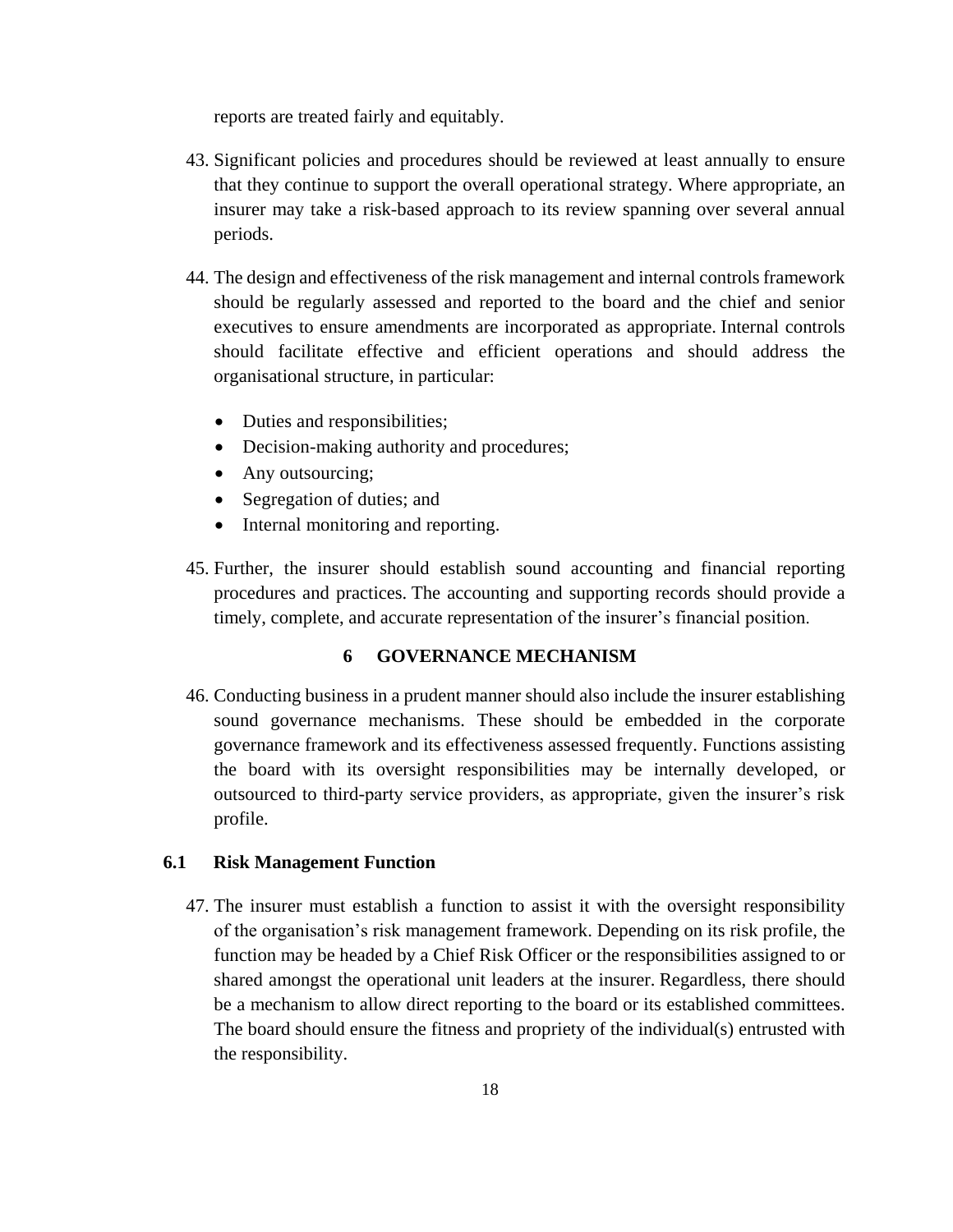48. The risk management function should include:

- Clearly defined and documented roles and responsibilities that are reviewed and approved by the board on a frequent basis;
- A sound and effective risk management framework including developing (with the support of operational unit leaders) policies, procedures, and internal controls promoting the identification, assessment, monitoring, and reporting of material risks in a timely manner;
- Assessing the effectiveness of policies, procedures, and controls and compliance with established policies (e.g. investment, underwriting, etc.), risk appetite, risk tolerance limits, and strategies;
- Employing measurement techniques such as benchmarking or stress and scenario testing; and
- Reviewing on a regular basis the risk management techniques employed in light of changing operational, regulatory, and market developments to ensure continued effectiveness and adoption of international best practice.

This function may be delegated to third-party service providers.

# <span id="page-25-0"></span>**6.2 Internal Controls**

49. The board and the chief and senior executives should review and assess the effectiveness of the internal reporting and operating controls. Any material deficiencies should be documented and resolution measures should be implemented in a timely manner. The board and the chief and senior management should ensure that policies and procedures requiring direct reporting of internal control weaknesses to them are developed.

# <span id="page-25-1"></span>**6.3 Internal Audit Function**

50. The insurer's internal audit function should:

- Be staffed by persons independent of any other function, including risk management, compliance, underwriting, claims, operations and finance;
- Have a clearly defined and documented charter, which outlines roles and responsibilities and is reviewed and approved by the board on a regular basis and that demonstrates the independence and separation of the function;
- Document material policies and procedures to be reviewed and approved by the board (see section 5.2);
- Have unrestricted access to all areas of the organisation, including access to any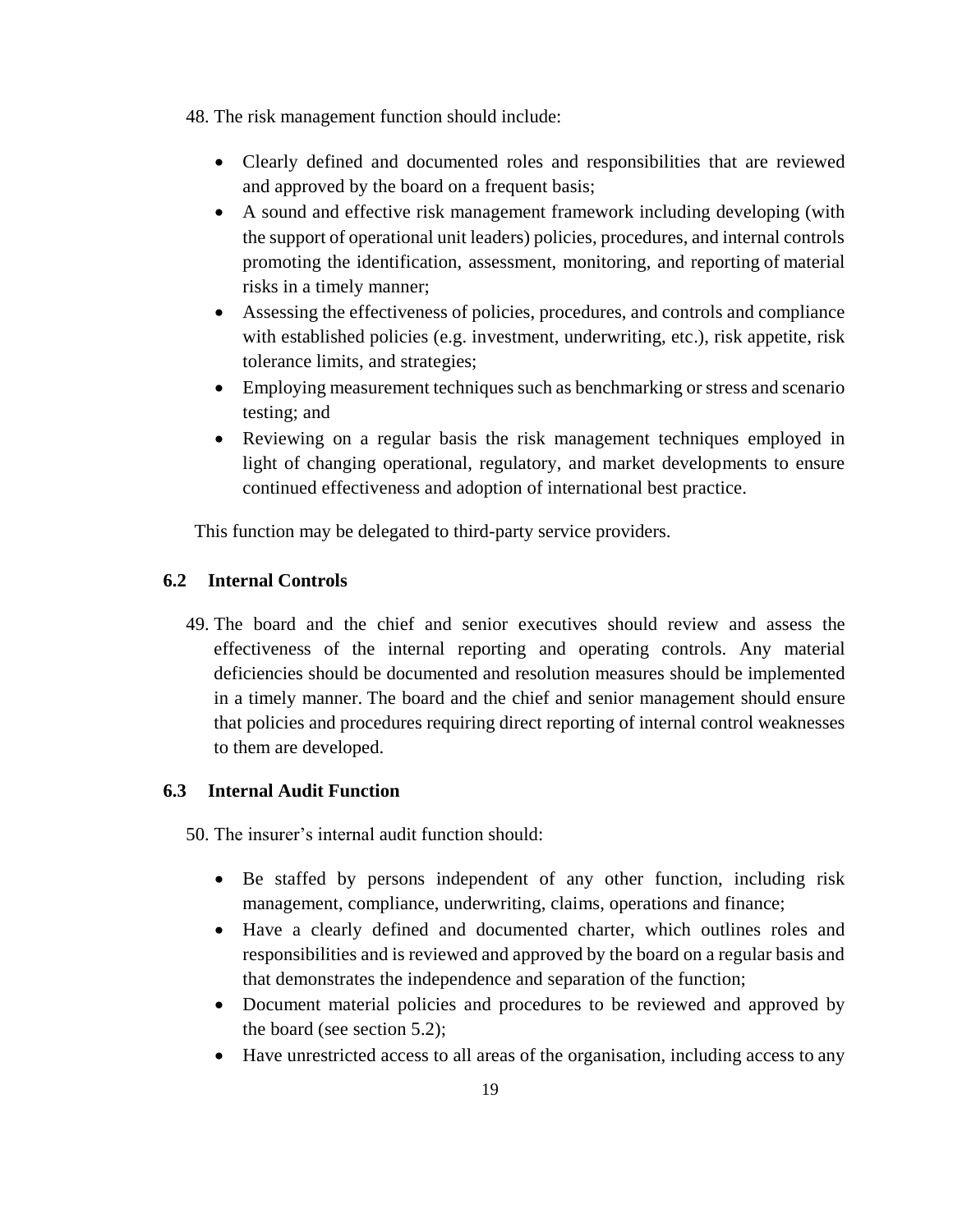records held by third-party service providers;

- Examine operational practices to ensure the adequacy and effectiveness of governance, risk management, policies, procedures, and controls;
- Have appropriate authority within the organisation to ensure management addresses any internal audit findings and recommendations including the adequacy and effectiveness of governance, risk management, policies, procedures and controls;
- Have sufficient resources and fit and proper staff to carry out duties and responsibilities;
- Have sufficient knowledge and experience to employ methodologies designed to assist the insurer in identifying key risks; and
- Assist the board to identify areas for improvement.

This function may be delegated to third-party service providers.

# <span id="page-26-0"></span>**6.4 Compliance Function**

- 51. The insurer must develop a function to assist it with monitoring and evaluating its compliance with jurisdictional laws and regulations, internal controls, policies, and procedures. The compliance function should also promote and sustain a corporate culture of compliance and integrity. This function may be delegated to third-party service providers.
- 52. The compliance function should include:
	- Policies, procedures and processes documenting the compliance risk management framed the insurer is exposed. The function may be outsourced to third-party service providers; however, it may be performed by the approved loss reserve specialist (general business insurers) or approved actuary (long- term insurers) in addition to their respective responsibilities to the Authority.
	- System of compliance monitoring and testing, including a plan to address any deficiencies or non-compliance that may be identified;
	- Training program for staff on compliance risk management framework and provide a mechanism for staff to report confidentially concerns regarding compliance deficiencies and breaches.

#### <span id="page-26-1"></span>**6.5 Actuarial Function**

53. The insurer must establish an effective actuarial function based on the nature, scale, complexity, and profile of risks to which the insurer is exposed. The function may be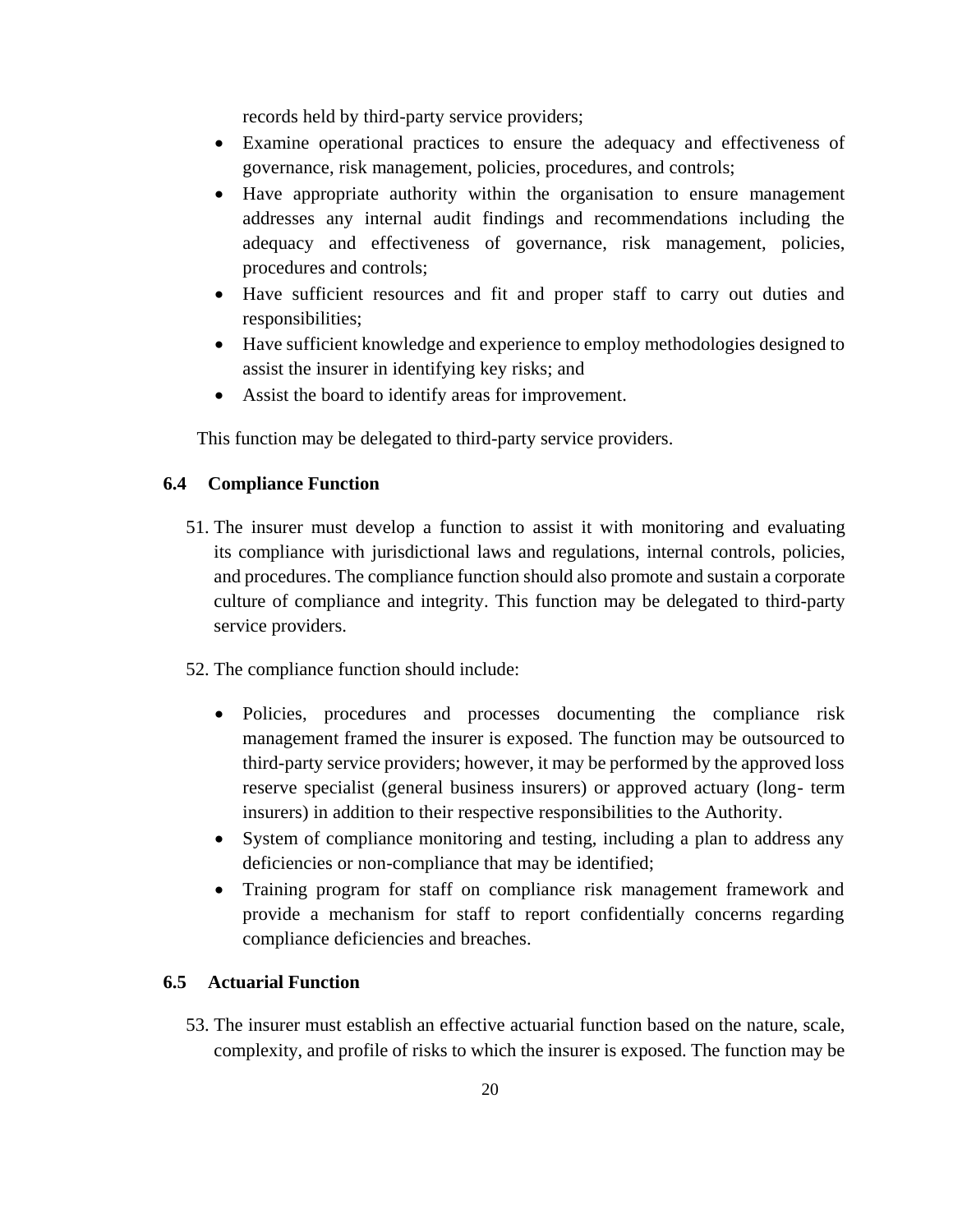outsourced to third-party service providers; however, it may be performed by the approved loss reserve specialist (general business insurers) or approved actuary (long-term insurers) in addition to their respective responsibilities to the Authority.

- 54. Activities of the actuarial function include:
	- Performing or overseeing the estimation of policyholder obligations, including assessing the adequacy of methodologies and assumptions and the quality of underlying data;
	- Assisting in the execution of the risk management framework particularly as it relates to modelling techniques used to estimate loss reserves, policyholder obligations, potential exposures, and capital requirements;
	- Assisting with the underwriting process, including those surrounding pricing and writing of underwriting contracts and risk transfer mechanisms (e.g. ceding reinsurance, derivative instruments, catastrophe bonds, etc.);
	- Performing analysis comparing the estimated policyholder obligations against actual policyholder obligations paid;
	- Reporting to the board and the chief and senior executives on the dependability and sufficiency of the estimates;

This function may be delegated to third-party service providers.

55. The insurer should ensure the fitness and propriety of the individuals performing the actuarial function. This includes retaining individuals with the appropriate qualification in actuarial science or mathematics, and knowledge and experience in the industry.

# <span id="page-27-0"></span>**6.6 Self-Assessment**

- 56. The insurer must develop policies, processes, and procedures to assess its material risks and self-determine the capital requirement it would need to support its operations, at least annually. The insurer should be guided by the proportionality principle in establishing the framework. Minimally, the assessment should:
	- Be an integral part of the insurer's risk management framework;
	- Be clearly documented, reviewed, and evaluated regularly by the board and the chief and senior executives to ensure continual advancement in light of changes in the strategic direction, risk management framework, and market developments; and
	- Ensure an appropriate oversight process whereby material deficiencies are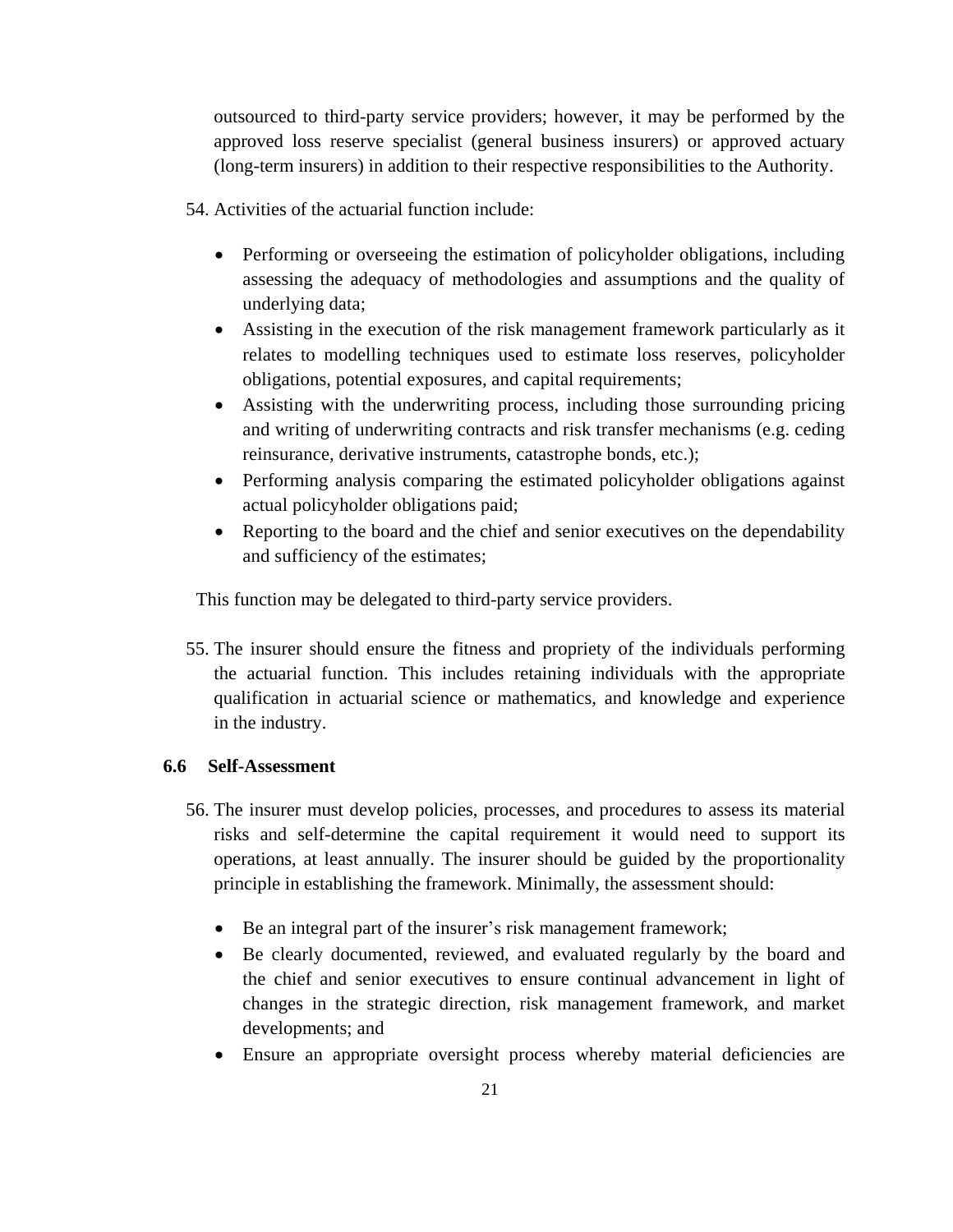reported on a timely basis and suitable actions taken.

- 57. The insurer should ensure the fitness and propriety of key individuals overseeing and performing the assessment; this includes third-party service providers assisting with assessment procedures.
- 58. Upon implementation of the Commercial Insurer Solvency Assessment framework, insurers must follow standards, guidance, and requirements established in place of the self-assessment noted above.

#### **7 OUTSOURCING**

<span id="page-28-0"></span>59. Where the insurer outsources functions either externally to third parties or internally to other affiliated entities, the insurer should have oversight and clear accountability for all outsourced functions as if these functions were performed internally and subject to the insurer's own standards on governance and internal controls. The insurer should also ensure that the service agreement includes terms on compliance with jurisdictional laws and regulations, cooperation with the Authority, and access to data and records in a timely manner.

#### **VIII CONDUCT OF BUSINESS**

#### <span id="page-28-3"></span><span id="page-28-2"></span><span id="page-28-1"></span>**8.1 An insurer shall conduct its business with integrity**

#### *8.1.1 Integrity*

60. An insurer shall always conduct its business with integrity. It shall exercise its duties prudently and competently, and it should administer each client's affairs in accordance with the law. It shall deal honestly, professionally and fairly with all clients and seek to ensure that they are not misled as to the services being provided, and the duties and obligations of the service provider.

#### *8.1.2 Conflicts of interest*

<span id="page-28-4"></span>61. The insurer shall have clearly documented and established policies and procedures to manage or avoid situations in which a conflict of interest arises between the insurer's business, and that of its clients. Similarly, it should not enter transactions in which it has a material interest without first disclosing its interest to the relevant parties. Where conflicts of interest arise, the insurer shall always keep adequate records of such conflicts and act to ensure it does not place its own interests above those of its clients. All reasonable steps to manage conflicts and to prevent damage to clients' interests should be taken.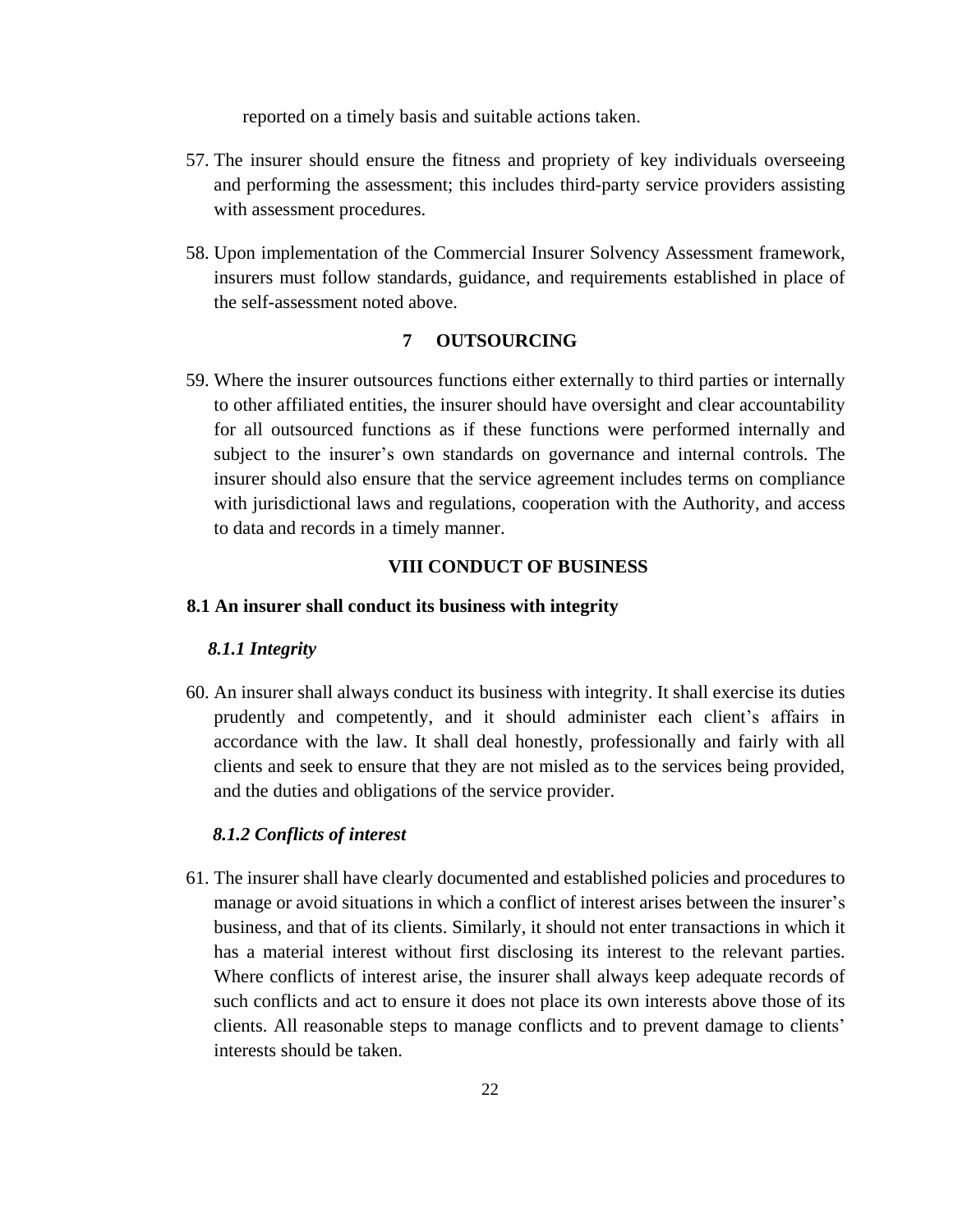# **(The balance of this Code is applicable to insurers writing Retail Business 2 )**

#### <span id="page-29-1"></span><span id="page-29-0"></span>**8.2 An insurer shall have due regard for the interests of its policyholders**

### *8.2.1 Fair treatment of policyholders*

- 62. The insurer shall ensure that its business is conducted in such a way as to treat its policyholders fairly.. Fair treatment of policyholders should be an objective taken into consideration in the design of the business strategy, product design, product distribution, and product performance.
- 63. Policies and procedures on the treatment of policyholders should be developed and approved by the board. The policies should define acceptable and unacceptable behaviours and outlines penalties for non-compliance. The policies and procedures should be communicated to all relevant staff and appropriate training should be provided to ensure compliance by personnel and any authorised sales representatives.

#### *8.2.2 Skill, Care and Diligence*

 $\overline{a}$ 

- <span id="page-29-2"></span>64. The insurer should always act with due care, skilland diligence in the conduct of its business and in its dealings with policyholders.
- 65. Any information that a policyholder can reasonably expect to be kept confidential should be treated as such. Insurers should have controls in place, as well as policies and procedures for the protection and handling of confidential information on policyholders
- 66. The insurer should transact its business (including the establishment, maintenance, transfer, or closure of business relationships with its policyholders) in an expeditious manner.

#### *8.2.3 Staff competence and performance management*

<span id="page-29-3"></span>67. All employees should be sufficiently qualified and experienced to discharge their

<sup>&</sup>lt;sup>2</sup> "Retail business" means the business of selling insurance products that are designed for and bought by an individual. (s30JA(2) Insurance Act 1978)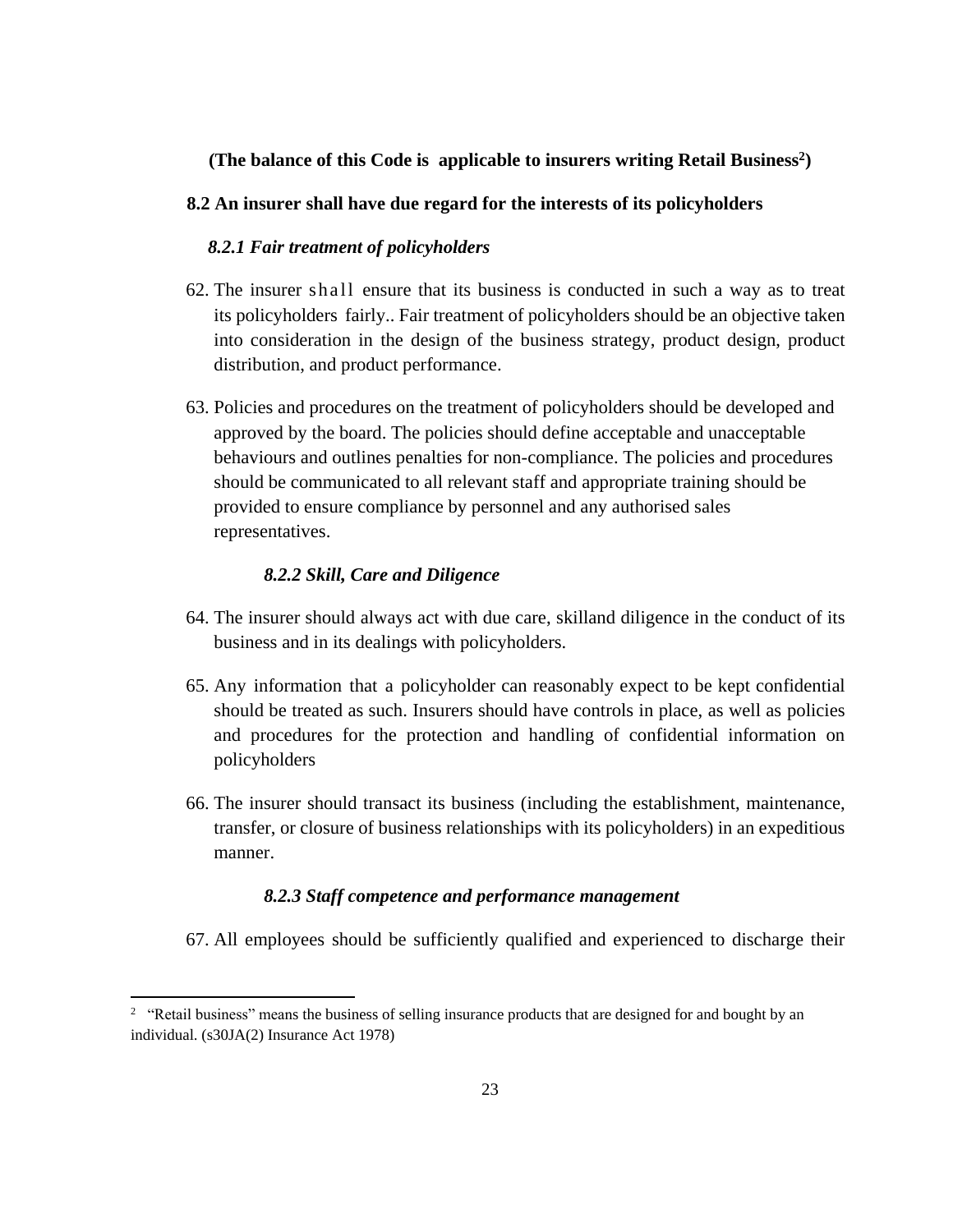duties properly.

68. The insurer should provide the necessary training to employees relative to their business function. Specifically, the insurer shall ensure that the relevant front-line staff are trained to provide guidance on products and services and to promptly and effectively deal with policyholder queries, complaints and disputes.

#### *8.2.4 Product governance*

<span id="page-30-0"></span>69. The policies implemented by insurers should address the fair treatment of policyholders throughout the product life cycle and address how such is achieved for the duration of the provision of services. To this end, insurers should, inter alia; ensure such policies and procedures address the process for the development, review and approval of new products, activities, processes and systems, and material changes to existing products.

#### *8.2.5 Suitability*

- <span id="page-30-1"></span>70. Where the insurer is responsible for providing advice or exercising discretion for or in relation to policyholders, it shall seek from the policyholder such information about their circumstances and objectives as may be appropriate regarding the services to be provided. The insurer shall discuss various options with the policyholder to ascertain the optimal solution, given the policyholder's needs and circumstances. Likewise, when a new product is being developed, its suitability for policyholders should be determined, weighing both its benefits and any associated risks, prior to it being made available.
- 71. The insurer shall assess the relevant features of products and services against the policyholder's information to determine the product's suitability before it is recommended or invested in.
- 72. The information provided should be sufficient to enable policyholders to understand the characteristics and any associated risks of the product they are buying and help them understand how it may meet their requirements to enable them to make an informed decision
- 73. The insurer should retain sufficient documentation to demonstrate that the advice provided was appropriate, considering the policyholder's disclosed circumstances at the time the advice was provided.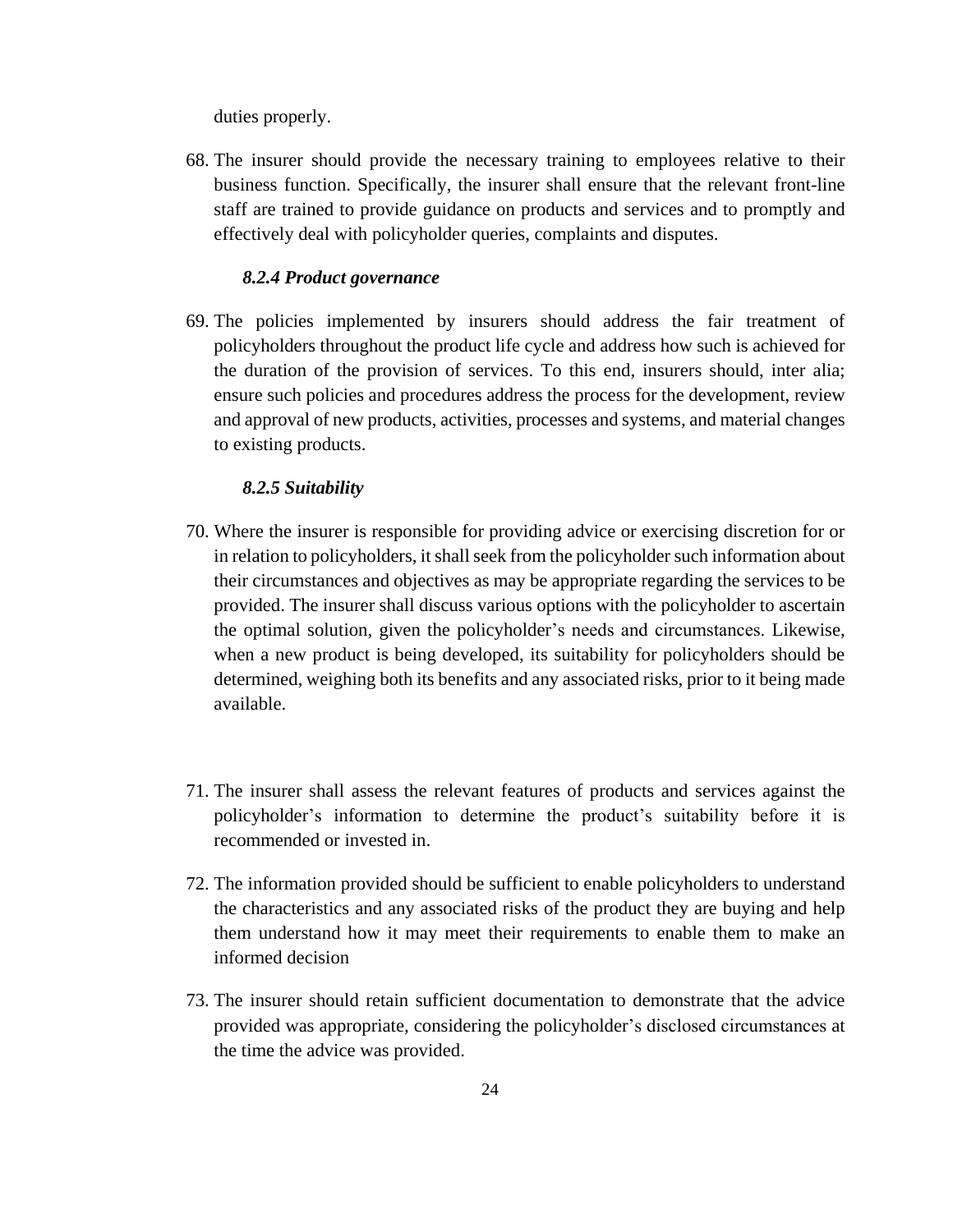#### *8.2.6 Vulnerable policyholders*

- <span id="page-31-0"></span>74. The insurer should establish and implement policies and procedures to accommodate and afford reasonable care to a vulnerable policyholder who identifies themselves to the insurer. This includes providing appropriate facilities and access to information via appropriate communication channels<sup>3</sup>.
- 75. Broadly, a vulnerable policyholder is a natural person who:

a) Has the capacity to make his or her own decisions but who, because of individual circumstances, may require assistance to do so (for example, hearing impaired or visually impaired persons); and/or

b) Has limited capacity to make his or her own decisions, and who requires assistance to do so (for example, persons with intellectual disabilities or who suffers from a mental health condition).

76. This requirement does not preclude the insurer's ability to evaluate the attributes of a prospective policyholder, such as age, medical condition, pregnancy, physical or mental disability in the process of evaluating insurable risks and determining premiums.

#### *8.2.7 Cancelling a service or transferring service providers*

<span id="page-31-1"></span>77. The insurer should not unduly, except as required by law or as provided by the policy wording, limit the policyholder's ability to cancel or transfer a product or service to another provider on the policyholder's reasonable notice.

#### *8.2.8 Sales practices*

 $\overline{\phantom{a}}$ 

- <span id="page-31-2"></span>78. The insurer should establish and comply with sales policies and procedures which prohibit and prevent misbehaviour such as mis-selling, misrepresentations, aggressive sales tactics and discrimination during the sales process.
- 79. Sales representatives should understand the products that they are selling and the risks that the products may pose to policyholders. To the best of their ability they should present products in a truthful manner.

<sup>&</sup>lt;sup>3</sup> Appropriate communication channels may include publication on the insurer's website, in the local media, over the telephone, through the insurer's sales agents, in writing delivered to the customer's address on file, or through the policyholder's relationship manager. This list is by no means exhaustive and appropriate channels should be used based on the type of product and policyholder in question.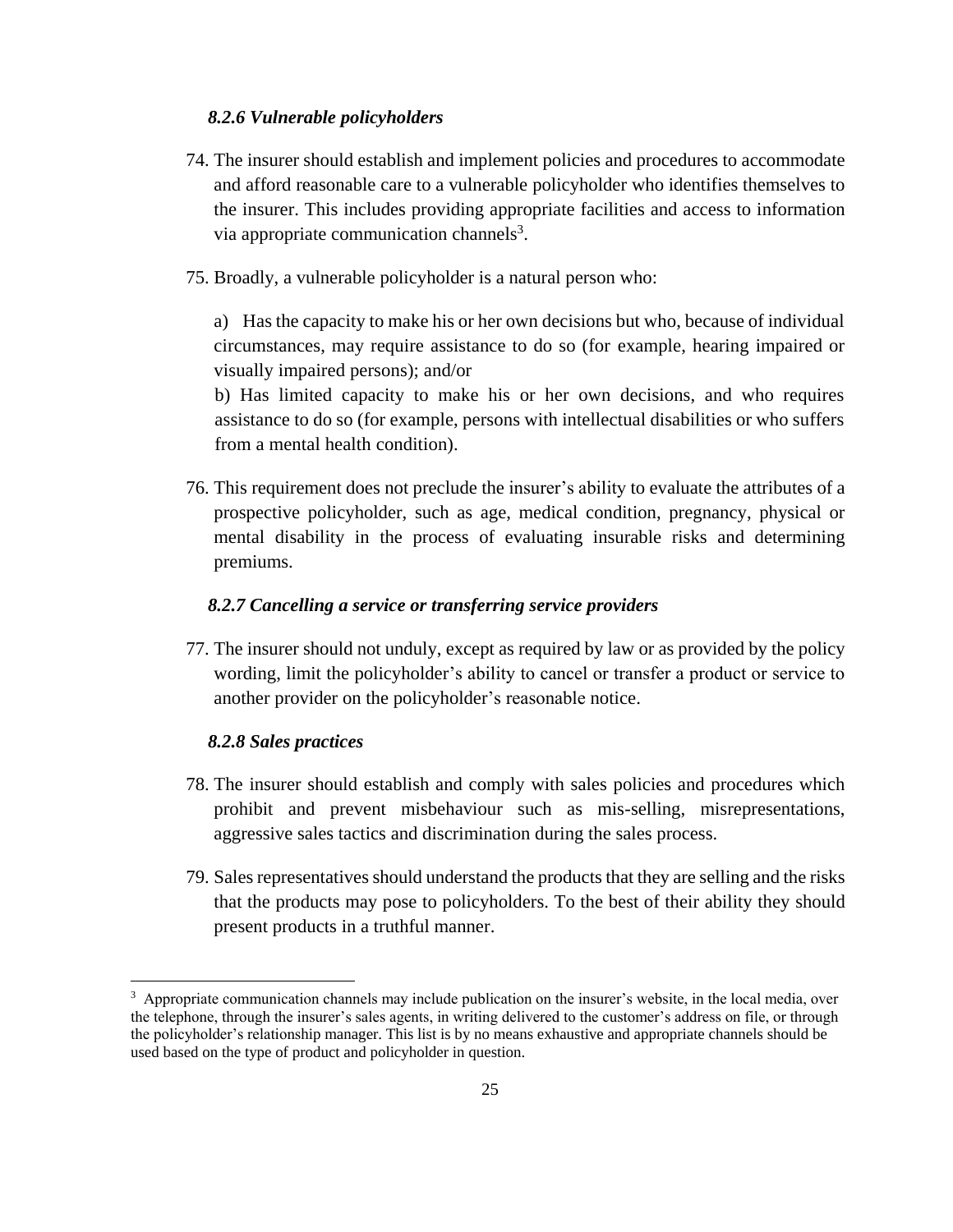#### *8.2.9 Claims handling*

<span id="page-32-0"></span>80. The insurer should implement policies which require it to address claims in a timely, fair and transparent manner, and avoid any aggressive and/or coercive claims handling tactics and discrimination during the claims handling process Such processes should include, but are not limited to:

a) Measures setting out the avoidance of conflicts of interest, ongoing training of relevant staff;

b) Appropriate for the insurance business conducted; and

c) Level of technical and legal expertise required in relation to the insurance policy and the claim.

- 81. Claims handling policies and procedures should also include all steps in the grievance process i.e., from the notification of the claim to its settlement. Such documentation may include expected timeframes for completing each step in the process, and when such steps may be extended or shortened in exceptional cases. Claimants should be informed about procedures and common timeframes for claims settlement. Throughout the course of the process, claimants should be informed of the status of their claim in a timely manner.
- 82. The insurer should explain to claimants determining factors (depreciations, discounting or negligence) in deciding to pay a claim, whether in whole, in part or not at all.

#### *8.2.10 Authorised intermediaries*

<span id="page-32-1"></span>83. The insurer is required to take responsibility for the appointment and activities of authorised intermediaries. iIn relation to its authorised intermediaries who are carrying on business in Bermuda, the insurer shall:

a) Ensure they are registered with the Authority; and

- b) Ensure that they provide policyholders and prospective policyholders with the name of the insurer represented by the authorised intermediary and the types of product(s) the authorised intermediary is authorised to sell and/or provide advice on, on behalf of the insurer;
- c) Have a written contract in place with each intermediary setting out the products, services, commissions, premium payment and responsibilities of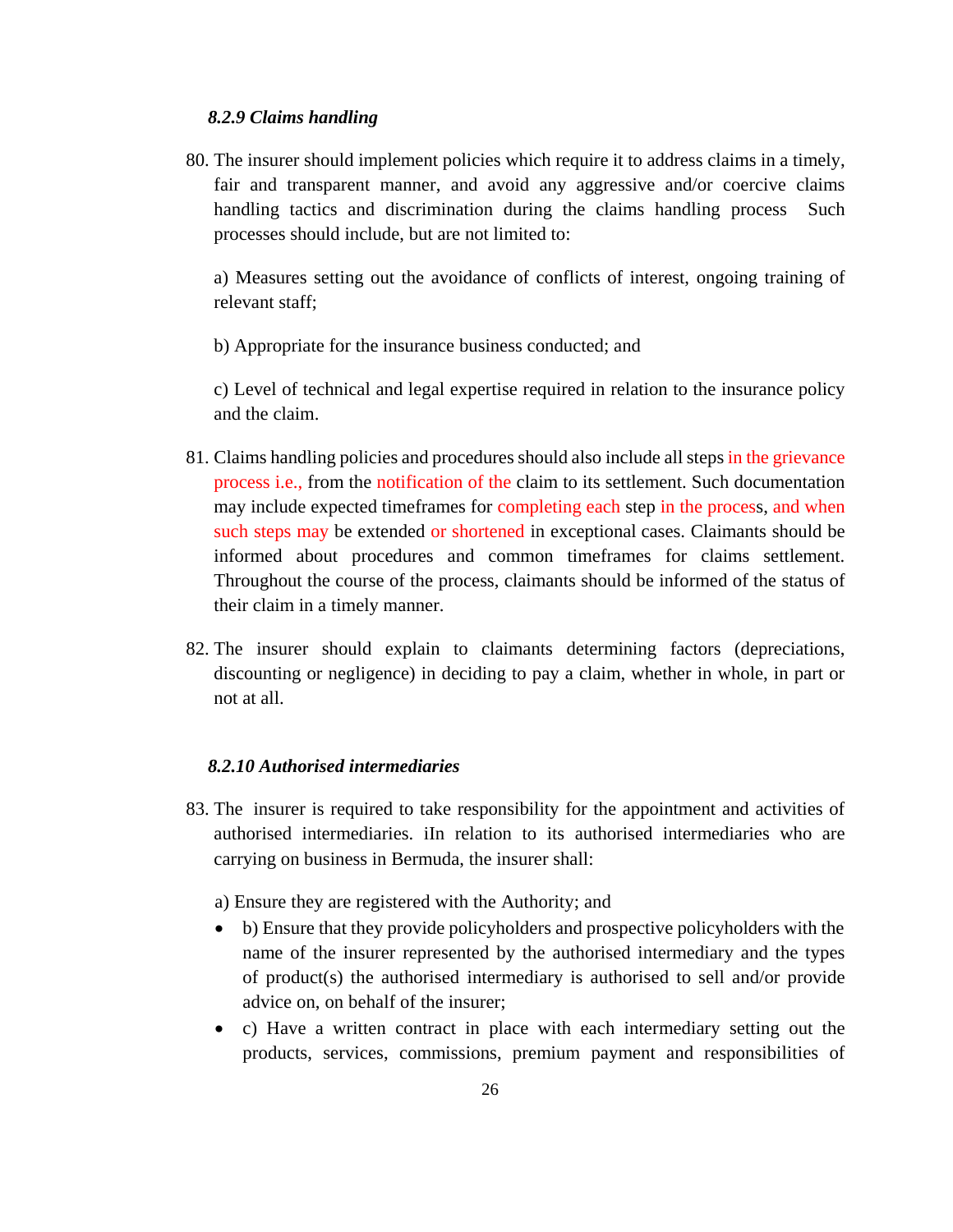each party, particularly in relation to policyholder communication and dealings with the insurer.

# <span id="page-33-0"></span>*8.2.11 Dealing with authorised intermediaries to ensure fair treatment of policyholders*

- 84. Where the insurer grants terms of business to an authorised intermediary in respect of retail business, the insurer shall:
	- a) Ensure that the terms of the business agreement have been completed and signed by the authorised intermediary to require the authorised intermediary to warrant that the agreement does not breach any legal obligations, and that the authorised intermediary will clearly explain the risks inherent in the product to policyholders or prospective policyholders; and
	- b) Take measures to monitor the performance of the authorised intermediary, including the reporting and handling of complaints made against the authorised intermediary with respect to advice or sales made by the authorised intermediary on behalf of the insurer.

### <span id="page-33-1"></span>**8.3 Communication requirements with policyholders**

# **8.3.1 An insurer should ensure that communications with policyholders are fair, clear and not misleading**

- <span id="page-33-2"></span>85. The insurer shall supply the policyholder, or the potential policyholder, with adequate, upto-date information and material for decision-making purposes.
- 86. As the insurer conducts business and fulfils its obligations to the policyholder, it shall consider the impact of their communication and interactions, or the lack thereof, on the policyholder.
- 87. The insurer shall not disguise, omit, diminish or obscure material information, statements or warnings. The insurer shall consider whether omission of any relevant fact will result in the information being insufficient, unclear, unfair or misleading.
- 88. The insurer should ensure that information is presented in a way that is likely to be understood by the policyholder. The insurer should consider the impact of content and presentation of information by:
	- a) Positioning material information in a location such that it is obvious and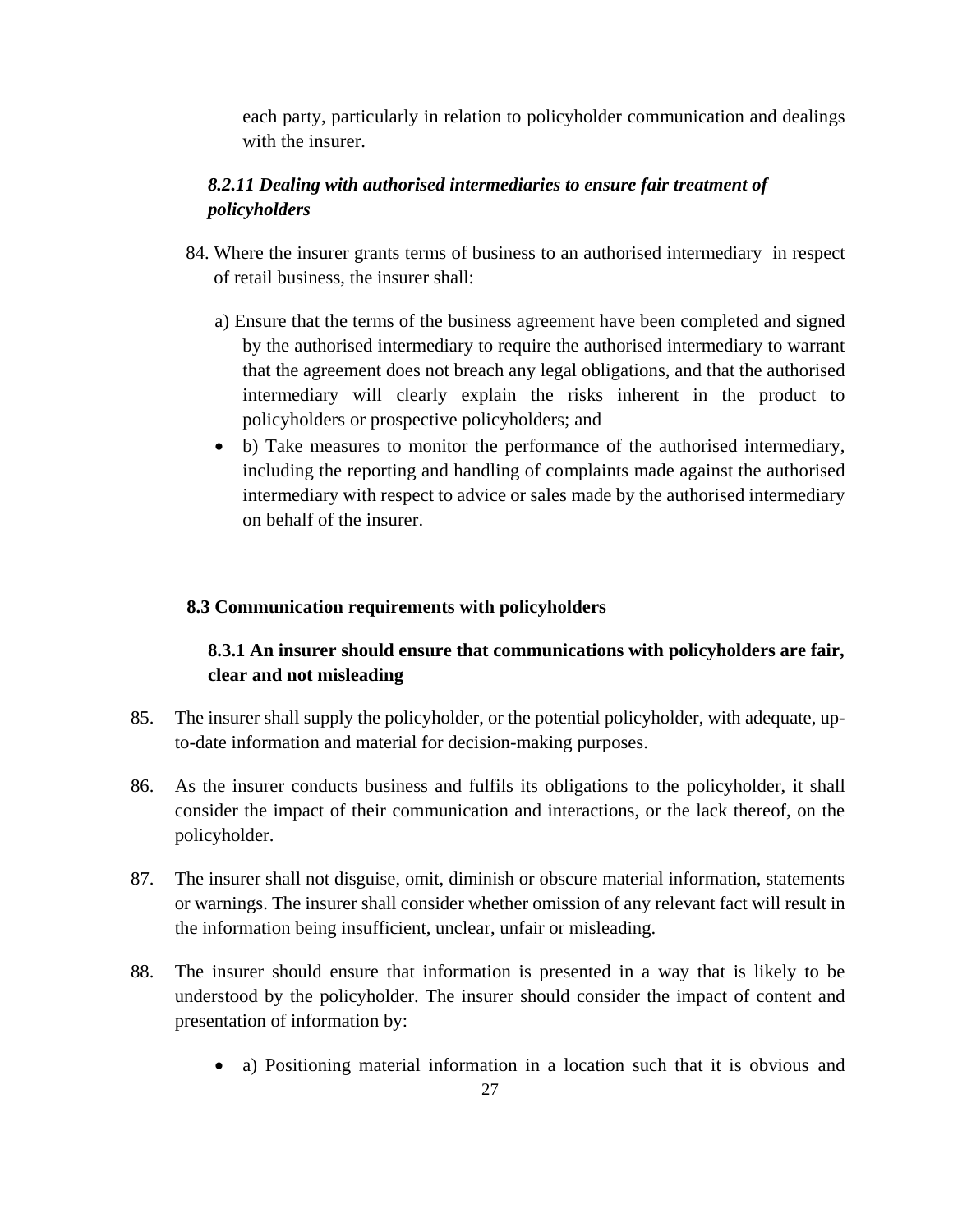apparent;

- b) Simplifying language where possible; and
- c) Considering the accessibility of the communication channel.
- 89. The insurer should be able to demonstrate that information is supplied to policyholders with reasonable timeliness, in comprehensible form and through the appropriate channel.

# *8.3.2 Advertisements*

- <span id="page-34-0"></span>90. The insurer should promote products and services in a manner that is clear, fair and not misleading. The insurer should ensure that its advertisements:
	- a) Use clear and easy to understand language;
	- b) Do not contain a statement, promise or forecast that is untrue or misleading;
	- c) Are not designed in such a way as to distort or conceal any relevant subject material;
	- d) Are clearly recognisable as advertisements;
	- e) Do not contain a statement relating to taxation benefits unless it contains appropriate qualifications to show what it means in practice and to whom such benefits apply;
	- f) Include a statement of the related risks; and
	- g) Do not contain a statement relating to past performance unless:
		- i. The basis on which such performance is measured is clearly stated and the presentation is fair;
		- ii. It is accompanied by a warning that past performance is not necessarily a guide to future performance; and
		- iii. The past performance is relevant to the investment or the services offered by the investment provider.
- 91. If the insurer undertakes long-term business, the insurer in its promotional material should endeavour to impress upon policyholders that the policy is intended to be a long-term contract and that surrender values, especially in early years, can be less than the total amount of premiums paid.

### *8.3.4 Disclosure prior to providing services*

<span id="page-34-1"></span>92. When entering a contract of business with a policyholder, the insurer should communicate in writing, as soon as possible: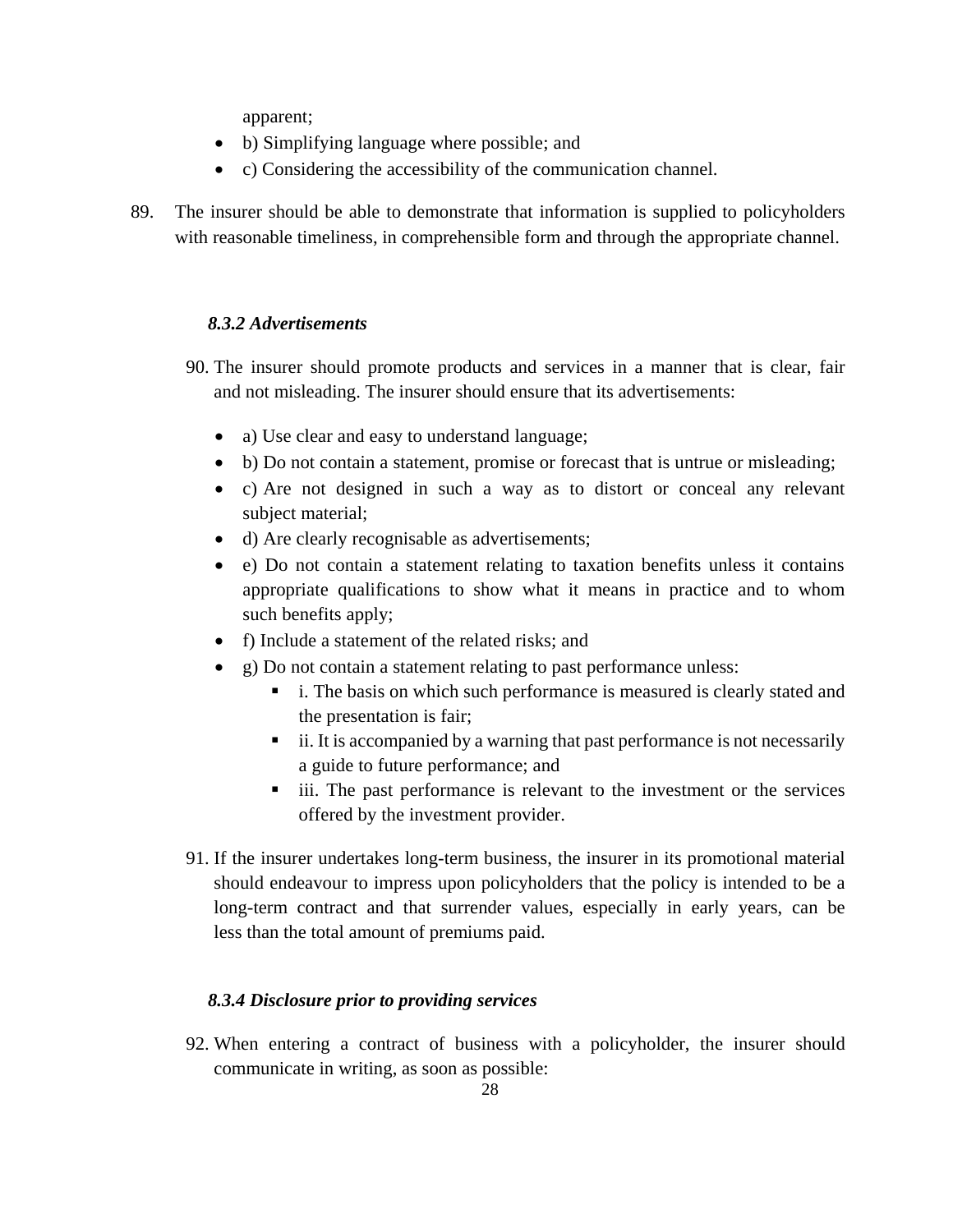- a) Relevant and meaningful information about the insurer and the product in a comprehensive manner;
- b) Benefits and risks to the policyholder in a fair and balanced way;
- c) Obligations of the parties involved, including those for the insurer, intermediaries, policyholders in a clear and understandable way, for the duration of the contract;
- d) Existence, duration and conditions relating to the right to cancel;
- e) Claims and complaints handling and other contractual arrangements, including the appropriate contact points to submit claims, complaints and dispute claims; and
- f) Duty of policyholders to disclose material information.
- 93. The insurer should be prepared to provide a policyholder with a full and fair account of the fulfilment of its responsibilities. The frequency with which additional information is to be disclosed during the contract depends on the type of contractual arrangement.

# *8.3.5 Terms of business*

- <span id="page-35-0"></span>94. The insurer shall document its terms of business and provide each policyholder with a copy upon any service being provided to that policyholder, except when it is impractical to do so, in which case the document shall be provided at the earliest available opportunity.
- 95. The terms of business shall include information on the actions or inactions of the policyholder which will lead to the termination of the business relationship by the insurer.
- 96. Prior to the signing-off of an agreement, the appropriate policyholder service representative shall explain the key terms and conditions to the policyholder on request or where deemed necessary based on the policyholder's circumstances.

# *8.3.6 Policy servicing*

- <span id="page-35-1"></span>97. The insurer should service policies appropriately through to the point at which all obligations under the policy have been satisfied.
- 98. The insurer shall ensure timely and effective disclosure to the policyholder of information on any contractual changes during the life of the contract, and disclose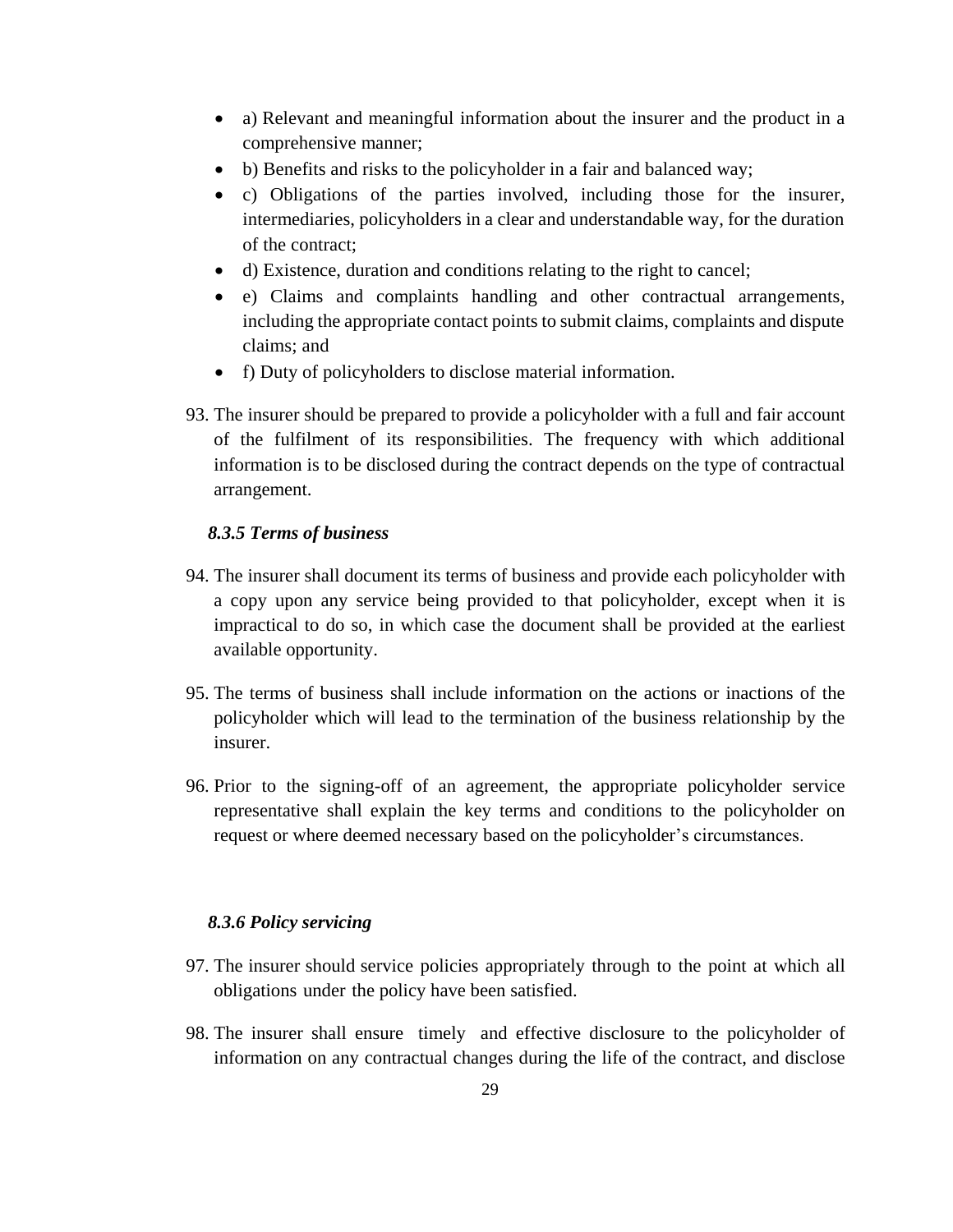to the policyholder further relevant information depending on the type of insurance product.

- 99. The insurer should provide evidence of cover (including policy inclusions and exclusions) promptly after inception of a policy.
- 100. Where the insurer is providing products with an investment element, the following information should be provided to policyholders:
	- a) Participation rights in surplus funds;
	- b) Basis of calculation and state of bonuses;
	- c) The current surrender value:
	- d) Premiums paid to date; and
	- e) For unit‐linked life insurance, a report on the performance and investment strategy of each underlying investment fund, and a statement of changes of the investments, including the number and value of the units and movements during the past year, administration fees, taxes, charges and current status of the portfolio of investments underlying the insurance contract.

#### *8.3.7 Notices to the policyholder*

- <span id="page-36-0"></span>101. The insurer shall notify the policyholder, in writing, within a reasonable time of any material change, such as:
	- a) Changes in fees, charges and interest rates;
	- b) Material modification to products or services;
	- c) Discontinuation of products and services; or
	- d) Contractual changes to policy terms and conditions
- 102. Where there are changes in terms and conditions, the insurer should notify the policyholder of their rights and obligations regarding such changes and obtain the policyholder's consent as appropriate.

### <span id="page-36-1"></span>**8.4 Policyholder assets**

<span id="page-36-2"></span>103. 8.4.1An insurer shall ensure the protection of the policyholder's assets against loss, fraud and misuseWhere the insurer has control of, or is otherwise responsible for, assets belonging to a policyholder, the insurer should arrange appropriate controls and protection mechanisms for the protection of policyholders' investments and other similar financial assets, including against fraud, misappropriation or other misuses.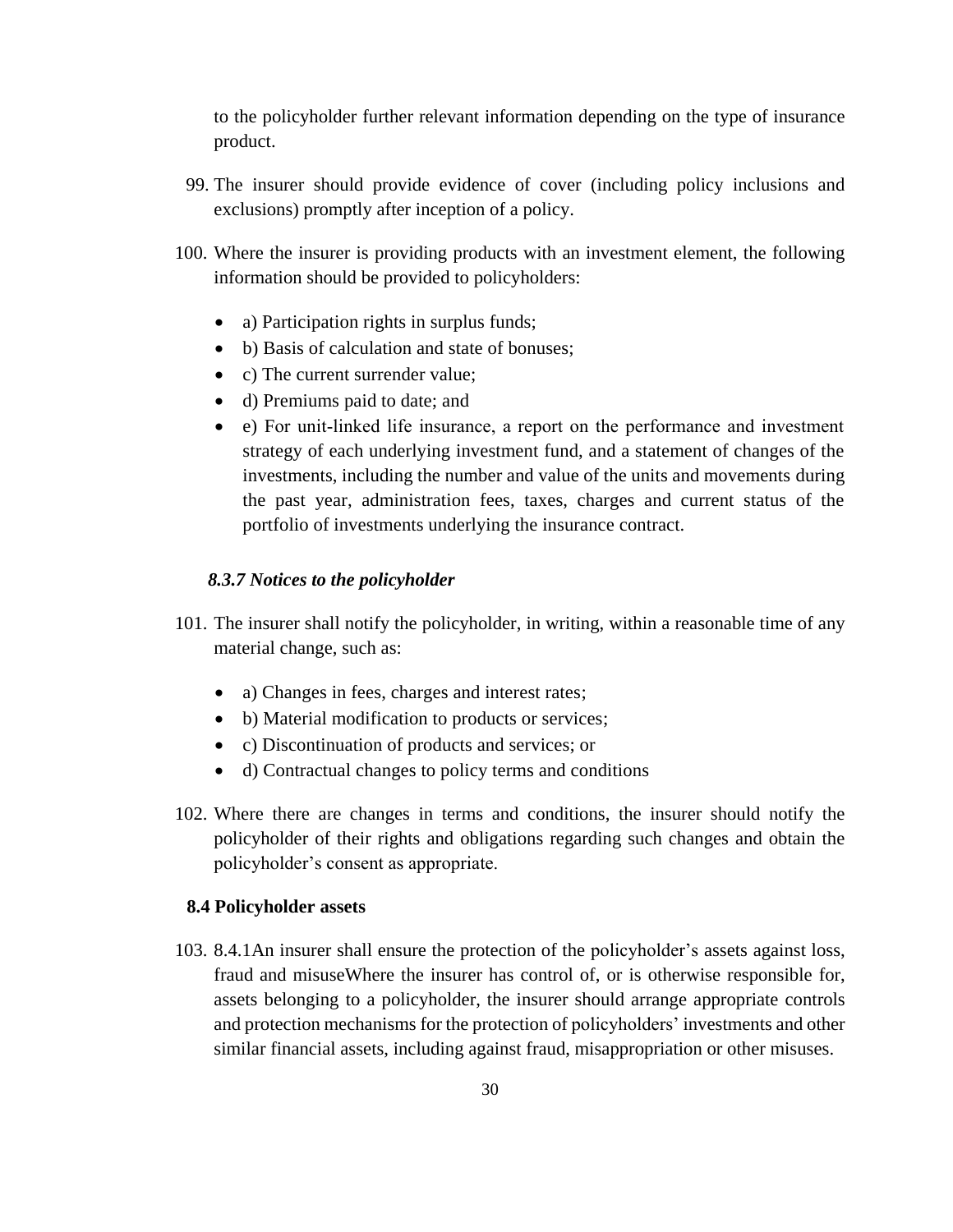- 104. Protection can be by way of segregation and identification of those assets or otherwise, in accordance with the responsibility it has accepted. Such protection shall comply with the terms and conditions established in the contractual agreement and authorised by the policyholder.
- 105. Where the insurer is in control, or is otherwise responsible for, monies or assets belonging to the policyholder, the insurer shall have adequate systems and internal controls to identify and promptly remedy errors, fraud or other misuse by the insurer or its employees.

#### <span id="page-37-1"></span><span id="page-37-0"></span>**8.5 Complaint and error handling**

# **8.5.1 The insurer shall handle complaints and errors in a manner that is fair and expedient**

- 106. The insurer shall have procedures in place to promptly deal with policyholder complaints effectively through a fair and equitable process
- 107. The insurer shall implement a complaints management framework that seeks to deal in a timely manner with any policyholder complaint. Where a complaint identifies a valid error, the insurer shall seek to resolve the error within a reasonable timeframe, relative to the nature of the issue.
- 108. The policyholder should not be burdened with unreasonable costs when seeking to resolve a complaint.
- 109. The insurer shall document a complaint handling procedure which at a minimum includes processes for:
	- a) Making a complaint;
	- b) Handling complaints in a fair, timely and appropriate manner;
	- c) Acknowledging receipt of complaints;
	- d) Maintaining a complaint register, containing details of complaints received and how they have been dealt with and/or resolved, including an indication of whether any action was required by the insurer; and
	- e) Analysing the patterns of complaints and errors received against themselves or against intermediaries with respect to products that intermediaries may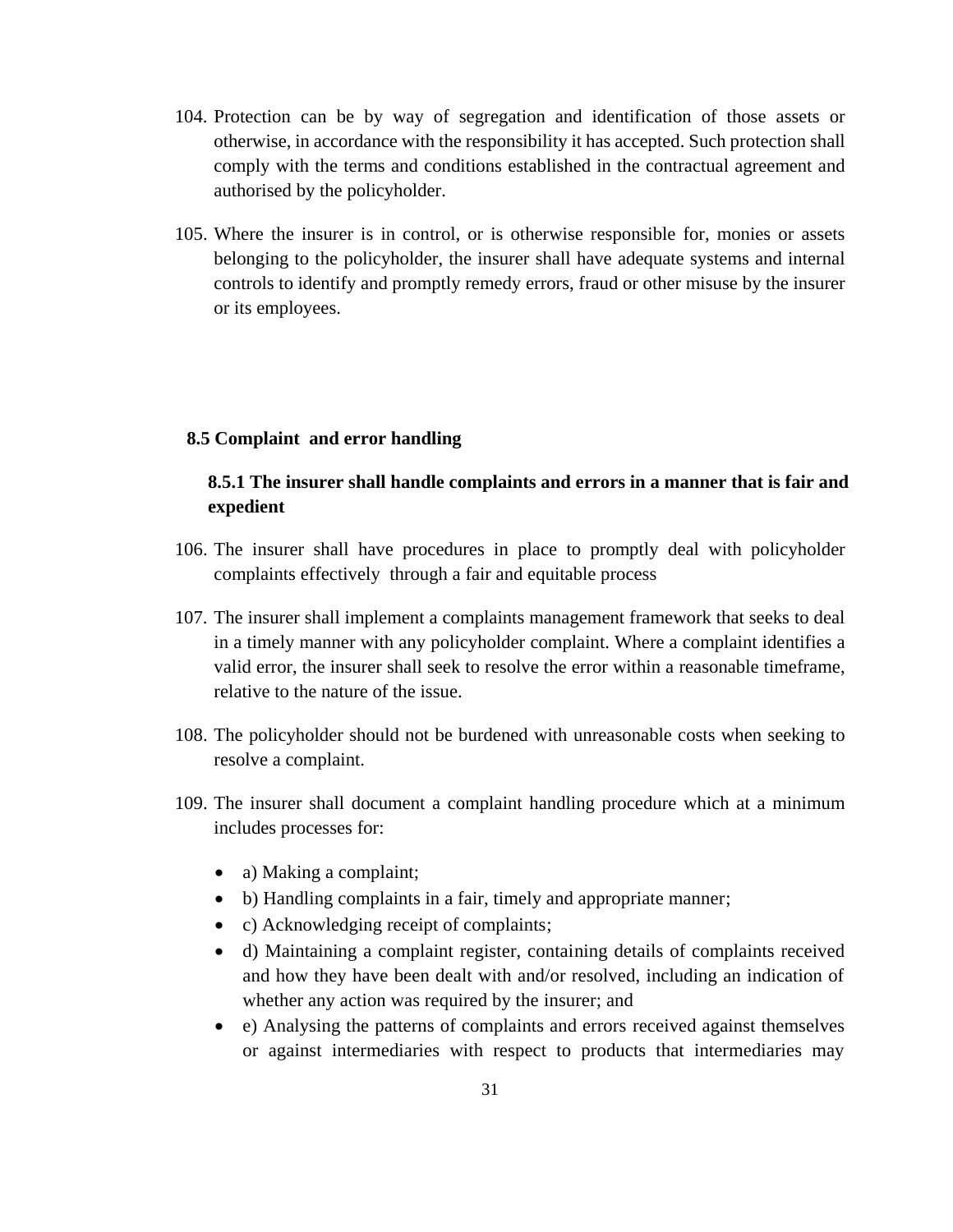distribute on their behalf. Such information should be shared with the board and/or senior management.

110. Information on the complaint-handling procedures and the contact point for complaints shall be made publicly accessible (i.e., provided on the insurer's website and available upon request).

# *8.5.2 Claims disputes*

- <span id="page-38-0"></span>111. The insurer shall establish claims dispute resolution procedures that follow a balanced and impartial approach. Such procedures should:
	- a) Avoid being overly complicated, such as having burdensome paperwork requirements
	- b) Ensure that the staff handling claims disputes are experienced in claims handling and appropriately qualified.
- 112. Decisions should include the reasoning in clear language relating closely to the specific disputable issues.

# <span id="page-38-1"></span>**8.6 Communication of the policyholder's responsibilities**

# <span id="page-38-2"></span>*8.6.1 An insurer shall ensure that policyholders are aware of their responsibilities within the business relationship and have access to appropriate informational resources*

- 113. Whilst policyholders maintain a level of accountability for their own choices and decisions, the insurer should appropriately remind policyholders of their responsibilities to:
	- a) Read and understand the terms and conditions of products and services;
	- b) Disclose relevant information as it relates to the insurer's legal obligations, including but not limited to its Anti-Money Laundering and Anti-Terrorism Financing obligations (AML/ATF), and inform the insurer of any changes to such required information;
	- c) Disclose relevant information to assist the insurer in managing the relationship and ensuring the suitability of its products and services for the policyholder;
	- d) Verify statements for correctness and inform the insurer of any suspected errors; and
	- e) Protect sensitive personal information used to access accounts or online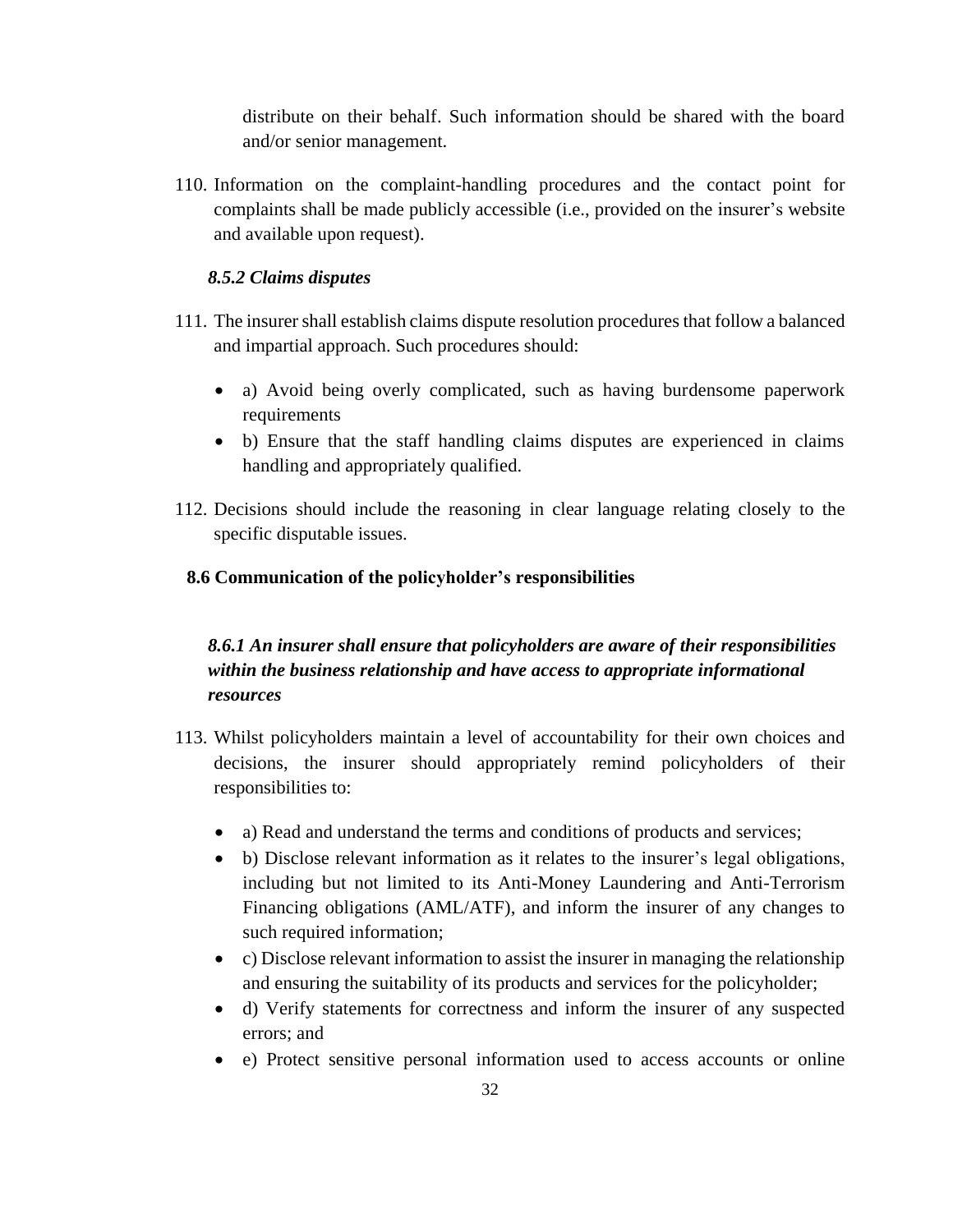policyholder dashboards.

#### <span id="page-39-0"></span>*8.6.2 Policyholder awareness*

- 114. Where appropriate to do so, the insurer should develop programmes and resources to assist policyholders with developing the knowledge and skills necessary to:
	- a) Understand risks (including financial risks);
	- b) Make informed decisions and understand how their actions affect outcomesand
	- c) Know when to access independent, competent and professional advice and assistance to help them make informed decisions.
- 115. The insurer should ensure such resources are available through an appropriate communication channel for the benefit of a policyholder.

#### <span id="page-39-1"></span>**8 IMPLEMENTATION**

116. The Code will come into effect on January 1st 2022.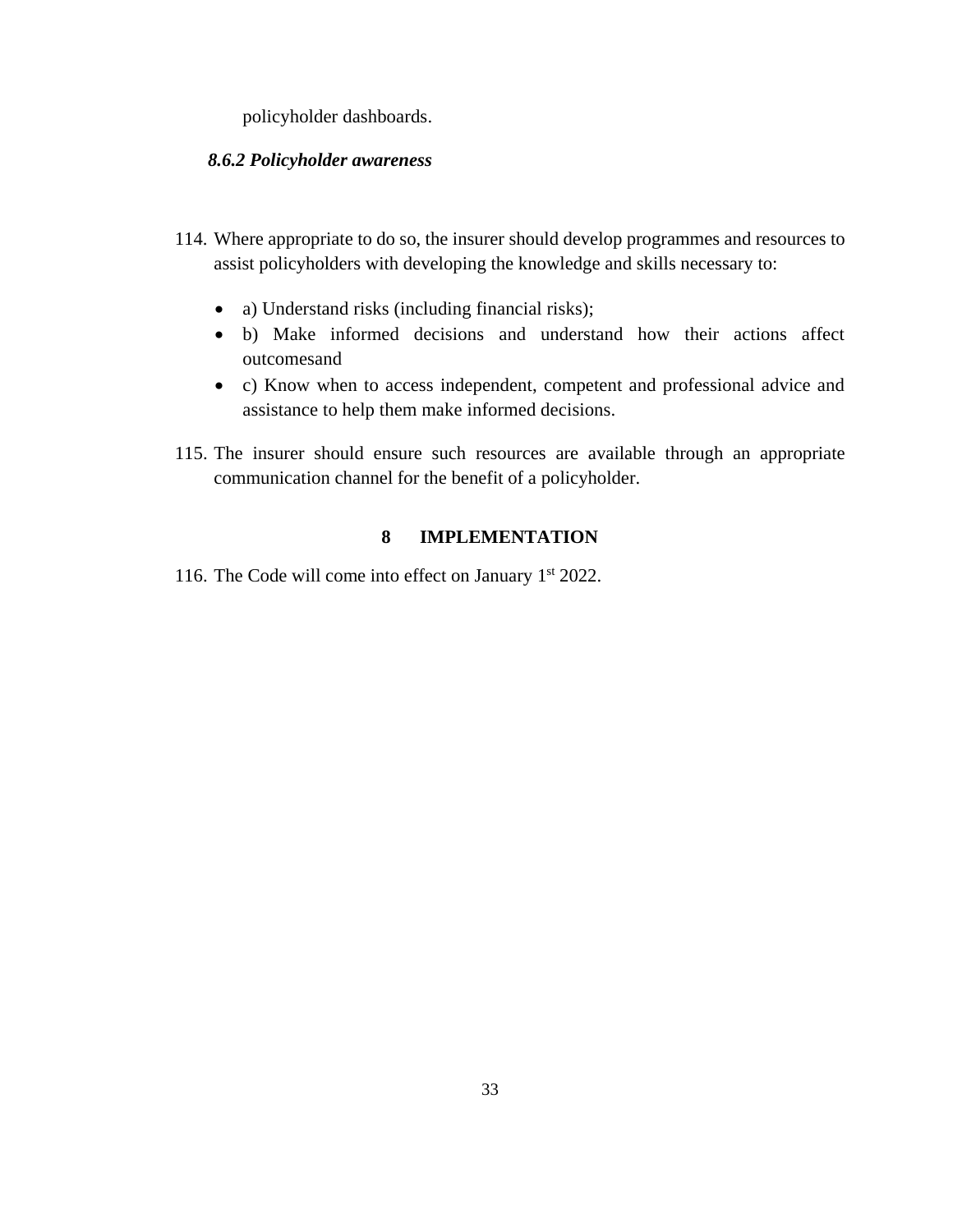# **BMA Discussion/Consultation Paper Comment Form**

Enter name of BMA Discussion/Consultation Paper here:

- Stakeholders should complete this form and send as an attachment to [conduct@bma.bm](mailto:conduct@bma.bm) prior to the discussion/consultation period closing
- Please be advised that *unless advised otherwise* the name of your entity may be included in a 'Response to Consultation Comments' document, which may be posted separately on the BMA website

| <b>Name</b> | Paragraph/<br>Section | $Comment$ | <b>Resolution</b><br>(for BMA use) |
|-------------|-----------------------|-----------|------------------------------------|
|             |                       |           |                                    |
|             |                       |           |                                    |
|             |                       |           |                                    |
|             |                       |           |                                    |
|             |                       |           |                                    |
|             |                       |           |                                    |
|             |                       |           |                                    |
|             |                       |           |                                    |
|             |                       |           |                                    |
|             |                       |           |                                    |
|             |                       |           |                                    |
|             |                       |           |                                    |
|             |                       |           |                                    |
|             |                       |           |                                    |
|             |                       |           |                                    |
|             |                       |           |                                    |

*Please check box: Disagree to posting*